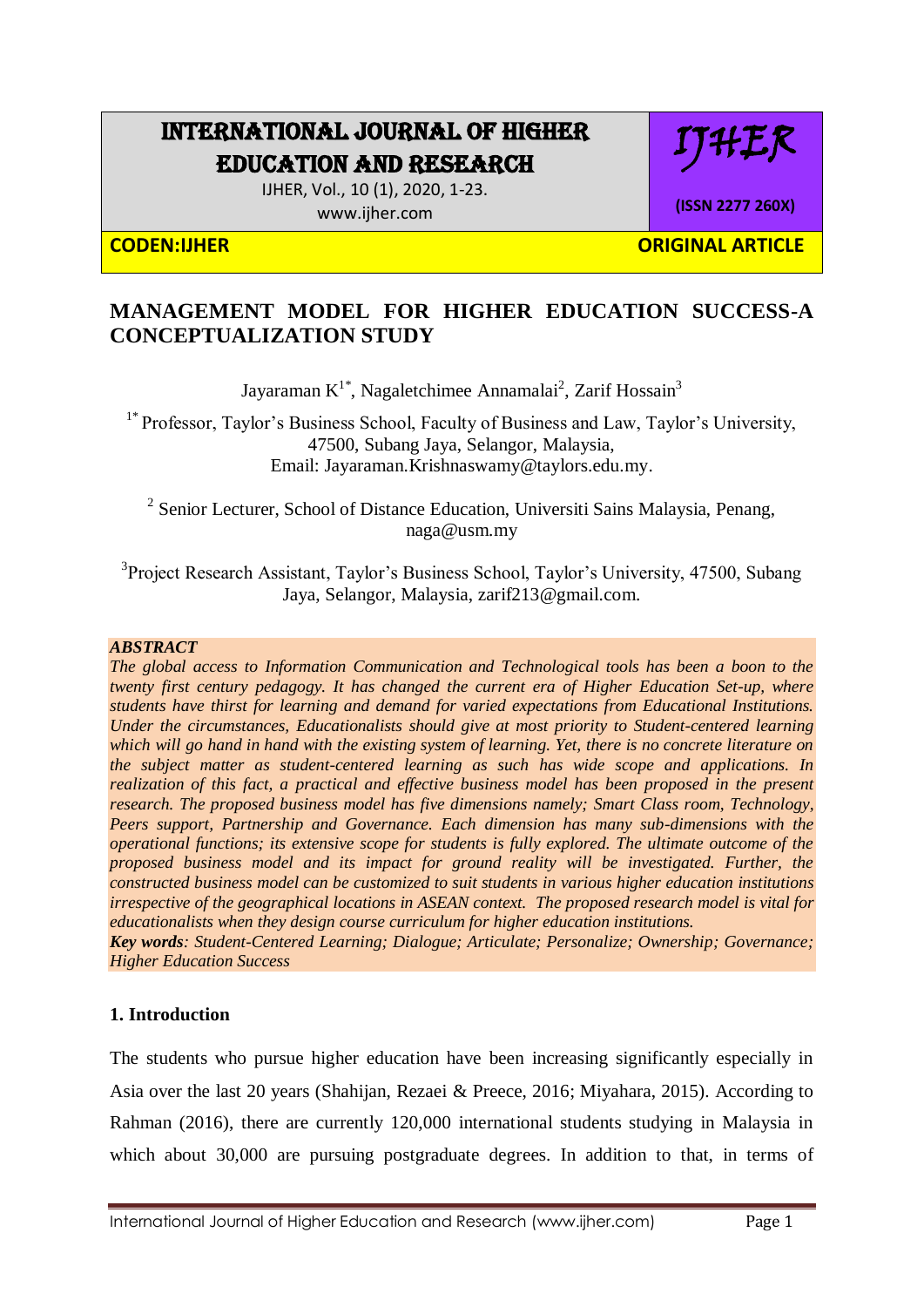economy Malaysia is benefiting about RM7.9 billion and this is expected to increase to about RM15.6 billion per annum by 2020. Higher education is paving its path towards being 'world class' which leads students for an international arena (Shahijan, Rezaei & Preece, 2016). The educational system is one of the main platforms for students to make contributions to the world and communities (Boone, 2015).In Malaysia, the chances are bright for an advanced higher education system in terms of quality when there are more international collaborations. (Shahijan, Rezaei & Preece, 2016). This can be seen when [Rahman](http://www.thestar.com.my/authors?q=%22Danial+Rahman%22) (2016) highlighted that Malaysia is currently home to 10 international university branch campuses which makes it the highest in Asia. The five British universities are such as Nottingham, Reading, Newcastle, Southampton and the newest, Heriot-Watt. The rest are universities from Australia which is Monash, Swinburne and Curtin, then China, Xiamen and Singapore (Raffles). Higher Education (HE) faces a very competitive marketplace throughout the past 10 years which leads to a situation where students been viewed as customers (Hunt-Grubbe 2010; Wells & Daunt, 2016). Apart from that students were also referred as informed customers of received knowledge, junior partners and professional services clients (Bedeian 2004; Ferris 2002; Armstrong 2003; Wells & Daunt, 2016). This scenario arises when there is demand from the students in terms of learning environments, flexibility and facilities (Wells & Daunt, 2016). The Malaysian international education has been growing rapidly and ranked 25th in the world in Higher education system (Rahman, 2017). The advantage of Malaysia's achievement in the international education market includes strategy of location between the West and East, diverse culture and a socio-economic related environment. The Higher education institution in Malaysia is striving to establish a holistic strategy to create a useful learning environment and make higher education hub at regional stage (Cheng, Mahmood, & Yeap, 2013). The present study focuses on a construction of a research model for Higher Education Success based on extensive literature review.

#### **2. Literature Review**

The Education quality in higher education institutions has a direct effect for employment of Malaysian graduates in top positions. There is gap between the expectations of the Malaysian industries and the syllabus curriculum in higher education system (Hanapi & Nordin, 2013). According to Zamri Bin Khairani, Bin and Razak (2013), among the four factors influencing the higher education success namely; courses offered, facilities provided, environment and university image, university image plays an important factor in influencing perspectives of students in selection criteria. Similar study was conducted by Ali et al. (2016) stated that higher education service quality (non-academic aspects, academic aspects, access, reputation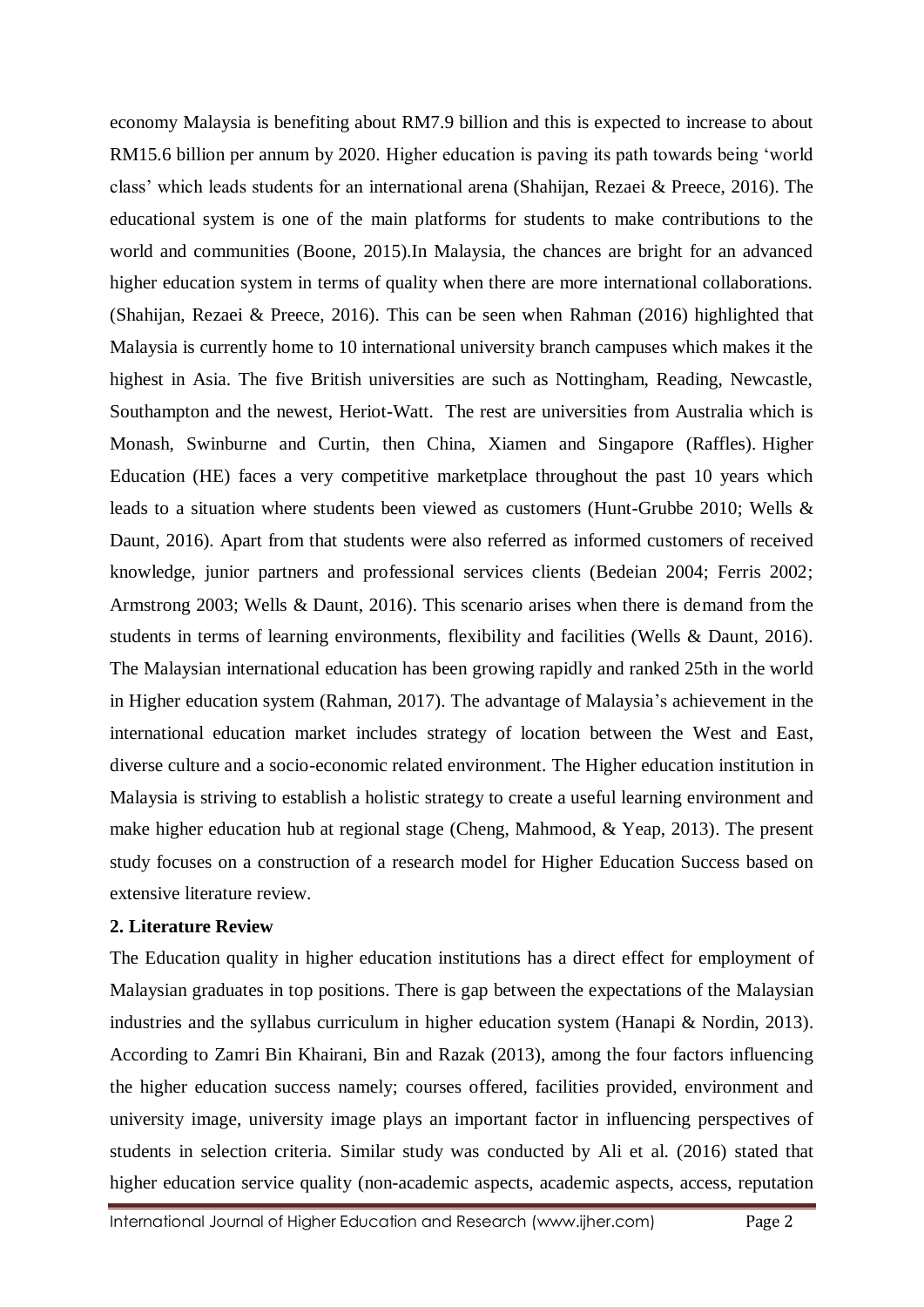and program issues) lead to greater satisfaction, in turn brings better image for university and student loyalty. A Study by Migin, Falahat, Yajid and Khatibi (2015) states that academic reputation (cost of education, academic recognition, programme and facilities) is crucial factor for international students in choosing the universities. Alemu and Cordier (2017) conducted a study in Korea, found that academic quality, living and support service experiences were the strongest influence on higher education success and student satisfaction. Thus in the present study, higher education success is considered as the dependent variable.

#### **2.1 Higher Education Success (Response Variable)**

The higher education success is an achievement of an action or completing an objective within a specified period of time. It involves a project or task within a specified parameter. In this study, higher education success involves four dimensions namely career development; holistic education; research and strong alumni.

#### *2.1.1 Career Development*

The lifelong process of managing one's work experience within or between organizations. Career development is the action taken towards their career goals. Career development in a way set the target that need to be achieved and these will motivate one to assess their skills in order to achieve their target.

### *2.1.2 Holistic Education*

Holistic education prepares students to meet any challenges that they may face in lives and in their academic career. It is about learning about oneself positively in aspects related to social, mental and emotional, beauty, experience and truth through connections to the community.

### *2.1.3 Research*

Research is a systematic investigation in order to establish facts and reach new conclusions. Research discovers, broadens and develops knowledge in certain areas. Students are to broaden their horizon and understand the rationale for innovation to address problems and work towards continuous improvements. According to Zamri Bin Khairani et al. (2013), for betterment of Universities government should not focus only on teaching and learning but also on research and development.

### *2.1.4 Strong Alumni*

A group of people who have graduated from the university. These people will extend their support to their parent university and provide all necessary help to the Alma mater. Strong parent relationship management in the university cause students to highly recommend to others. The existence of effective parent relationship management in the university to increase the level of student repeat patronage intension (Ogunnaike, Borishade, & Jeje, 2014). The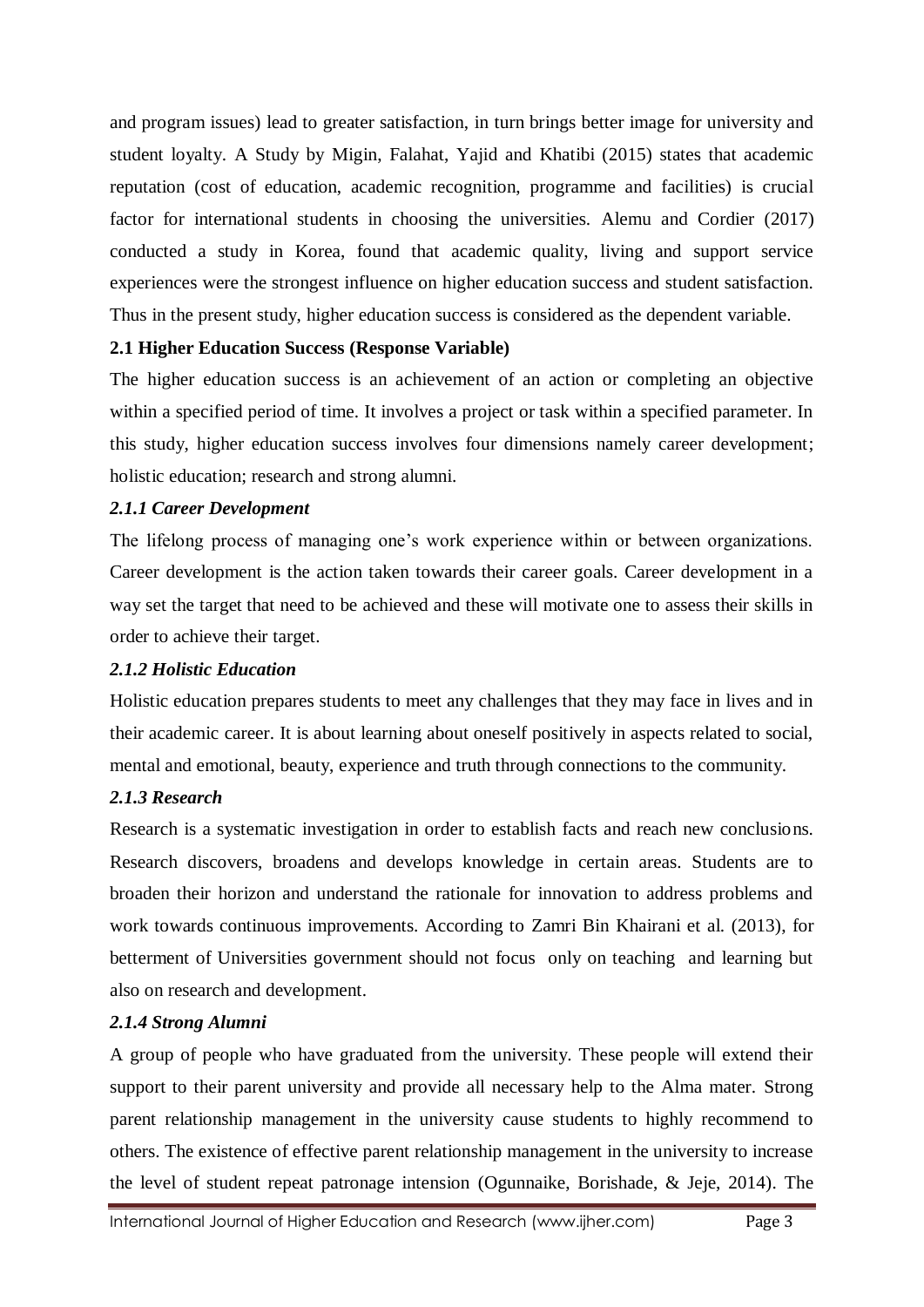higher education success in the present context depends on five important predictors (variables) namely smart class room, user friendly technology, peers support, partnership and governance. Each predictor has many sub-dimensions with its conceptualization and the operational functions. The perceived benefits of these predictors form an intervening variable (mediating variable). The existing literatures on these variables are elaborated in the following sections.

#### **2.2 Smart Classroom (Predictor-1)**

The advent of Information and Communi(cations technology (ICT) in recent years has significantly driven the growth of smart classrooms. Smart classrooms are study theatres augmented with state-of-the-art technologies and facilities, primarily designed to foster holistic education and teaching opportunities (Chen et al., 2015). These classrooms help enhance the students' performance by integrating learning technology such as digital library, web applications and specialized software tools for presentations, e-board, e-notes, FAQs, quizzes, assignments, study material storage, audio/video lectures, audience response detection and listening aids (Keng Lin Soh et al., 2012). It intends to integrate human interactions, technology and traditional teaching approaches to form creativity, progression and flexibility learning environment (Ren & Xu, 2002). It is the best configuration for students to in the information age to acquire knowledge and instructors being a guide. The smart features are able to assist learners and instructors to overcome difficulties associated with learning in large classrooms and conserve time and reduce paperwork (Shen et al., 2014). It has become more common and allow students to interact interestingly, innovatively and eventually become autonomous learners. These technologies fortify student-teacher, studentstudent and teacher-student interactions evolving the students to become independent thinkers rather than regurgitating facts in a linear one way (Jo et al., 2016).According to Liu and Littlewood (1997), smart classroom is particularly a worthwhile education practice for Asian students who are not willing to express their views during class. Sevindik (2010), pointed basic teaching and learning activities involved in smart classroom and emphasize to evaluate the students with certain alternatives (Winer & Cooperstock, 2002). It is not merely about technology but how technology assists learners and makes learning deeper, meaningful and effective. Technology is used between instructor and students. The environment of classroom where face to face interactions is well supported with technology. Thus, smart classroom leads to a positive commitment and lifelong interest in education. Studies found that the inclusion of technology in smart classroom has been overwhelmingly positive. Smart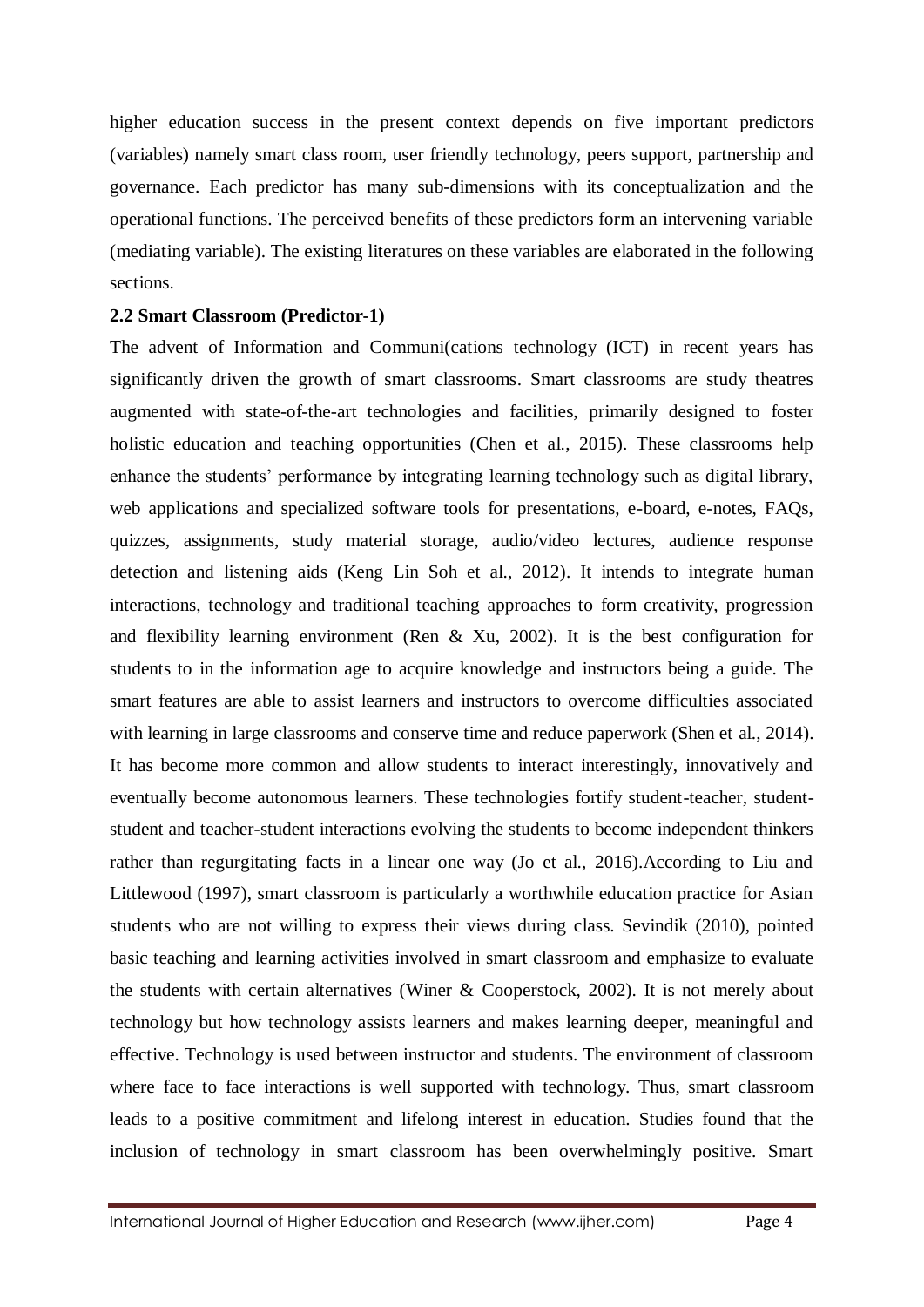classrooms in this study complement four dimensions namely brainstorming, articulate, personalize and ownership.

#### *2.2.1 Brainstorming*

Brainstorming is frequently associated with student-centered learning and experiential learning methods (Kilty, 1983).The idea of brainstorming is for the students to be involved in learning process. It actively encourages students to generate ideas through freewheeling group discussion in order for students to put forward as much ideas as possible. It is suggested that brainstorming is able to improve creativity among group members (Osborn, 1963). By integrating brainstorming academic instructors could engage groups of students with different theme for each group to generate smooth flow of interactions, leading to creative ideas and solutions for any kind of problems at hand. In a smart class environment, technology comes in handy for conducting such brainstorming sessions to have team efforts.

#### *2.2.2 Articulate*

Learning demands personal changes which includes understanding and appropriate activities and actions. This involves the dimension of knowing, understanding why and carrying out the action appropriately (Karakas &Kawas, 2008). It enables one to act differently and have greater understanding of his/her actions. According to Gagne (1977) the traditional method of learning emphasized cognitive presence and this cannot be viewed as a feature of a learned person. Students should have the ability and confidence to speak fluently and coherently, especially in public. It exposes them to a stimulating atmosphere of learning with each other, thereby enables them to attain eloquence in communication without stage fear.

### *2.2.3 Reflective Engagement*

The new generation, called Digital Natives or Net Generation with the overconfidence and overreliance on Internet applications, face problems in learning. According to Karakas et al. (2015), students are not able to concentrate during lectures. Digital natives are overwhelmed with information and complexity in the digital ecosystem (Tapscott, 2009) and tend to feel burned out, forgetful, and addicted to technology. As a consequence, students find it difficult to focus on information and to search for deeper meaning and decide what one wants (Karakas &Kawas, 2008). To overcome this problem, reflection is deemed pertinent. Reflection maximizes critical thinking and analyzes reasoning (Mamede et al., 2008). Reflection in a way link the divide between thought and action which gives an opportunity for students to illustrate their action and activities, evaluate their challenges, and recognize their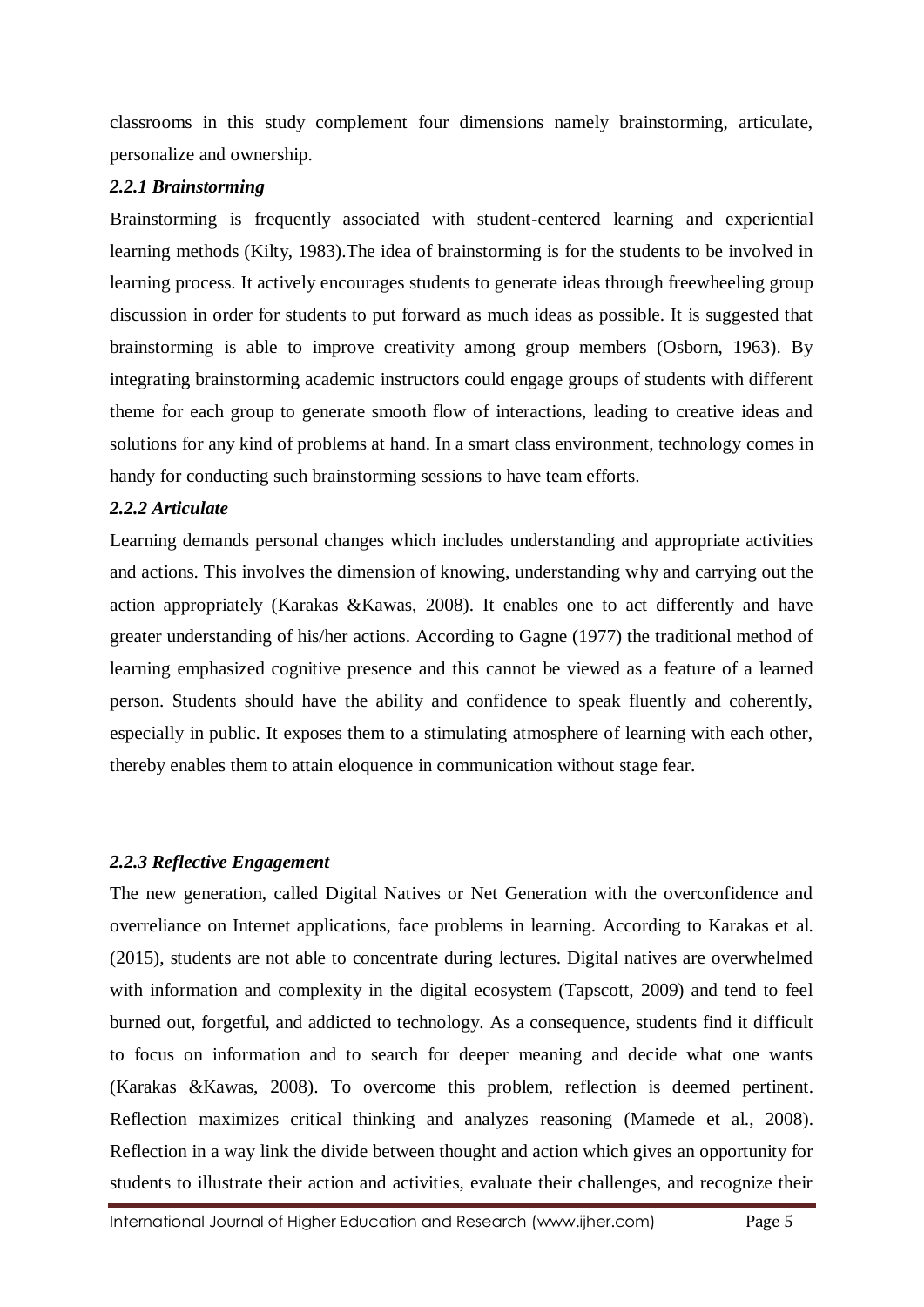victory (Allan & Driscoll, 2014). Dewey (1910) highlighted that it is possible for reflective thinking to lead to effective educational transformations. Universities are regarded on what kind of students and teachers they possess. Reflection in a way allows rational thinking. The Learning outcomes of students (Skills and Knowledge acquisition) do not rely only based on the perceptions of higher education quality but in terms of student co-creation (effective interaction with other educational actors and efforts) and as well on psychological case in connection to their studies. In addition, these perceptions towards learning outcomes have higher effect on satisfaction overall with higher education experience and in more general perception towards affective learning outcomes (self-concepts, attitudes, goals, values, worldview and behavior). This somehow confirms that when students are satisfied and their perceptions are higher in term of affective outcomes, the student intentions to leave their studies are lower.(Duque, 2014). In Dubai, Students at Branch campuses, as elsewhere are concerned with their experience in classroom and use of and access to learning resources. The competitiveness of higher education hubs as many campus branches are operated strive to achieve in increasing satisfaction of students could cause a significant competitive advantage by improving student achievement and student retention and drawing attention to new students positively through a word of mouth.(Wilkins & Stephens Balakrishnan, 2013).

### *2.2.4 Ownership*

According to Dewey(1916), students' ownership "give pupils something to do, not something to learn; and the doing is of such a nature as to demand thinking, or the intentional noting of connections; learning naturally results" (p. 181). In this study, Ownership refers to the complete control of knowledge and experience that have been acquired by the students. It not only instils individual responsibility and helps in exhibiting the inbuilt talents and skills of every student to boost up morale, but also demands for fullest thinking. Physical evidence refers to tangible elements service in higher education institutions that can be touched and seen by students. It therefore includes aesthetic design of university building and amount to which university ground and buildings are clean. It is significant since its influential part in determining attitudes that students incorporate towards the university(Siti Falindah Padlee & Azizul Yadi Yaacop, 2013). According to Vaz and Mansori (2013), the highest effect on student satisfaction is tangibility of infrastructure facilities.

#### **2.3 Peers support (Predictor-2)**

The human learning presupposes a specific social nature and a process by which children grow into the intellectual life of those around them (Vygotsky, 1978). With the help of social interaction, such as guidance from teachers and peers, learners can understand concepts and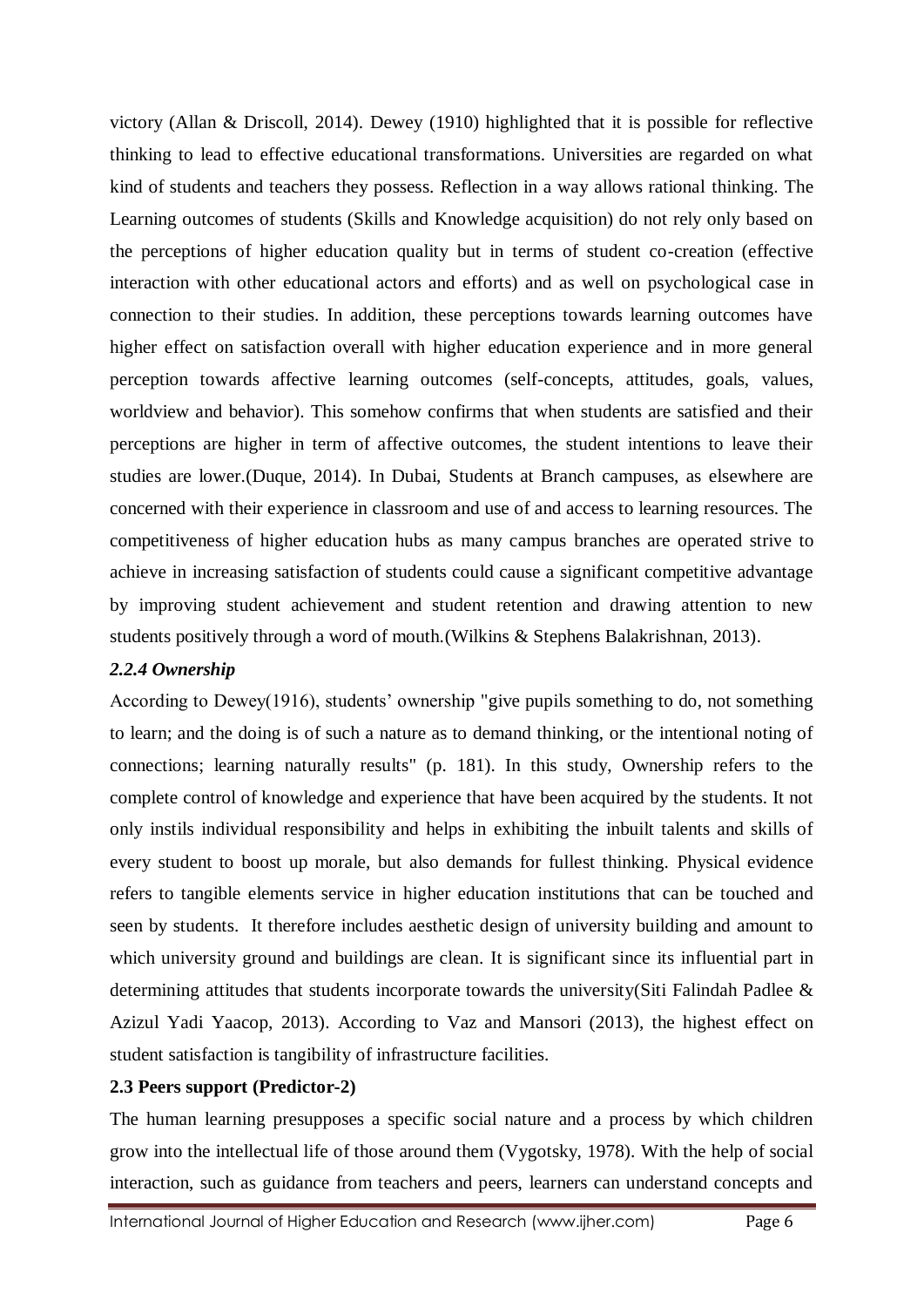ideas that they cannot grasp on their own. It is an initial help for students to learn and gradually the help is reduced as soon as the students are skilled in that particular area (Bruner, 1983). Development happens when children's acquired knowledge is applied to solve new problems. Soon, the self-regulative capacities will emerge as the learners are able to control their own actions and behaviors (Vygotsky, 1981). There are three dimensions for the interactions in the higher education which includes peer students-student interaction, Studentinstructor interaction and student-content interaction.

#### *2.3.1 Students' interactions*

Student-student interactions or peer support is one of the richest learning resources (Arendale, 2015) and a growing internationally as a worthwhile pedagogical practice in education (Williams et al., 2012). When successfully organized and carried out systematically, peer support can enhance high-level cognitive processes (Volet et al., 2013). According to Meed (2003), peer support is related respect, shared responsibility, and mutual agreement of what is helpful. With the advent of technology, peer online learning has been introduced. Peer online leaning enable students to work with time and spatial constraints, minimize isolation and learners seem to be motivated and participate well (Raymond, 2016).This approach of 'peer online learning groups' provides a fertile learning space and assist students helps to model and acquire knowledge effectively. This study considers the interactions that happen off line as well as online.

#### *2.3.2 Teacher Support*

Teacher support refers to a wide variety of instructional approaches, educational services, counseling in the effort to help them accelerate their learning progress, meet up with their peers, meet learning standards, or generally succeed in school. Teacher support also encompasses a broad array of educational strategies, including tutoring sessions, supplemental courses, after-school programs. According to Anderson (2003), students-teacher interactions are considered as highly valued interactions from the student's point of view.The higher educational institution lecturers must be provided training intensively and consistent courses which can increase their competencies or skills in the flow with the current technology and latest information. Because of inexperienced lecturers, students do not get sufficient inputs in accordance to the outlined curriculum (Hanapi & Nordin, 2013). Yee, Hazlin and Mokhtar (2013), has stated that language is one of the challenges faced by the international students and local lecturers. According to Ali, Zhou, Hussain, Nair and Ragavan (2016), significant factor of creating knowledge value is the quality of curriculum and academic staff including the delivery and structure of high education programs.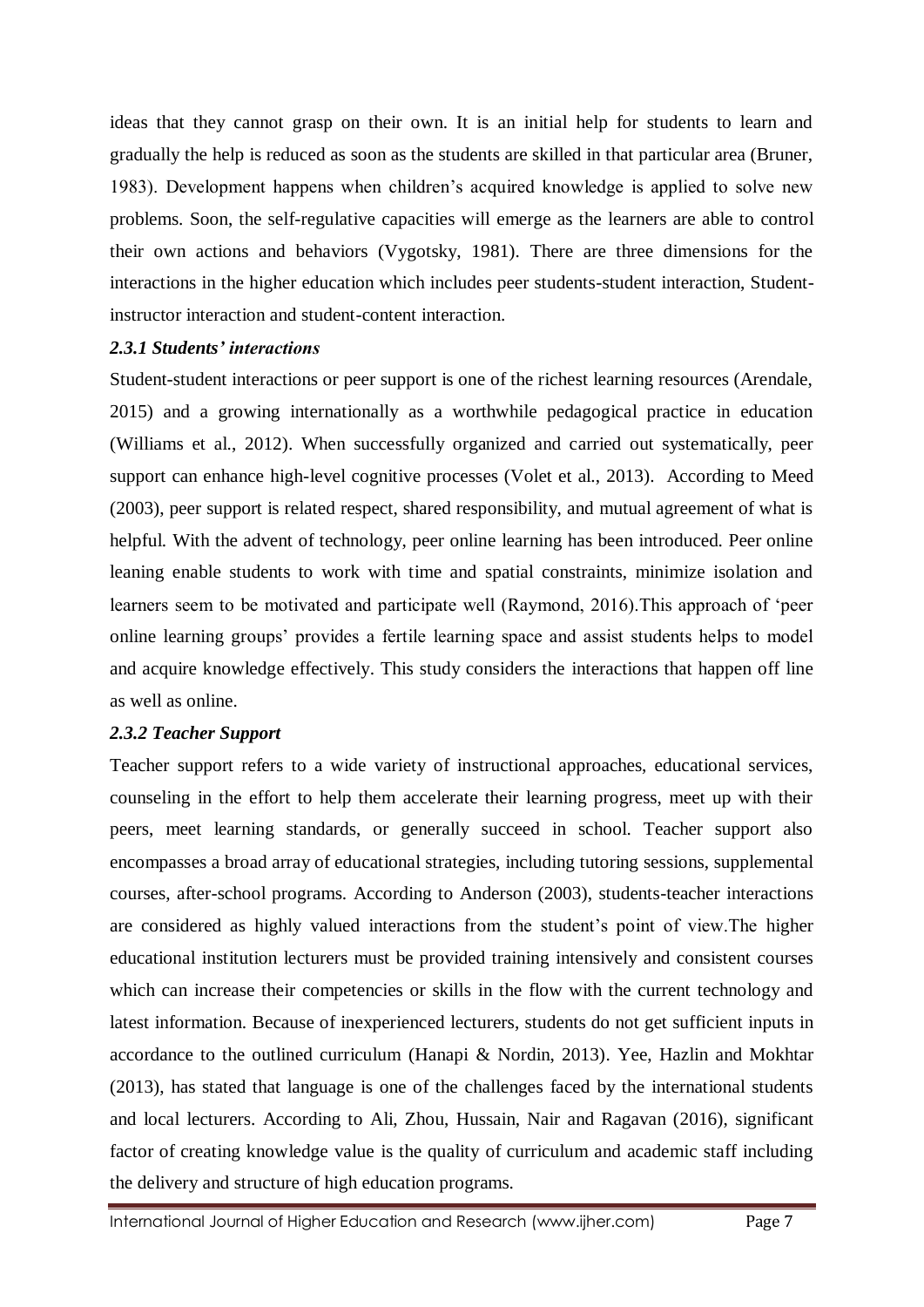#### *2.3.3 Students-content interaction*

The student- content interaction is gaining momentum with the availability of digital materials (Anderson, 2003). As such students are able to be independent learners, engage with learning materials that have be provided by the instructors and well as available web-resources. These materials can further be used for student-student and students-teacher interactions (Small, 2012). Woodall, Hiller and Resnick (2014), pointed out that sense making in higher education is a constant motivated effort to understand the connections between places, people and events which aid the formation of situational understanding and awareness and helps students resolve doubts. According to Mark (2013) a customer focus in higher education does not carry authority but to ensure student satisfaction by ingraining quality into the learning process through quality instruction, quality assessment and greater attention to students' needs.

#### **2.4 Technology (Predictor-3)**

User friendly technology refers to convenience, connection and control are claimed to be the factors driving the Net Generation's take up of information and communication technologies, and that take up is increasing steadily (ECAR, 2008). Users opt for technology that perfectly accomplishes tasks to their advantage by best reducing their manual efforts. It is, therefore, imperative that any devised technology harbors real world application and organizational scenarios that end-users experience every day. Technologies that students are exposed to should be designed and built in such a way that it is easier even for novices to use the tool. Providing students with interactive technology they are comfortable with, indicates them that their preferences are valued and facilitate them to perform well. According to Samokhvalova (2017), online promotion in Education Malaysia must be more emphasized since internet tool is becoming an important channel for students intake. In the context of system approach model the effective performance appraisal indicates that effective system design, managerial systems practices and system support are the most important perceptions influencing employee's perceived fairness of effective performance appraisal (Phin, 2015). However to contrast student satisfaction can be associated with outcomes of system practices. According to Wei Chong, Yen Yuen and Chew Gan (2014), students are getting more dependent on IT for knowledge sharing and acquisition. In this scenario, user friendly technology integrates four dimensions, which are accessibility, application, customization and innovation.

#### *2.4.1 Accessibility*

With the progress of Internet, e-book, e-journal and research papers are abundant and this has provided scope for students to further venture into their areas of interest (Saberi&Abedi,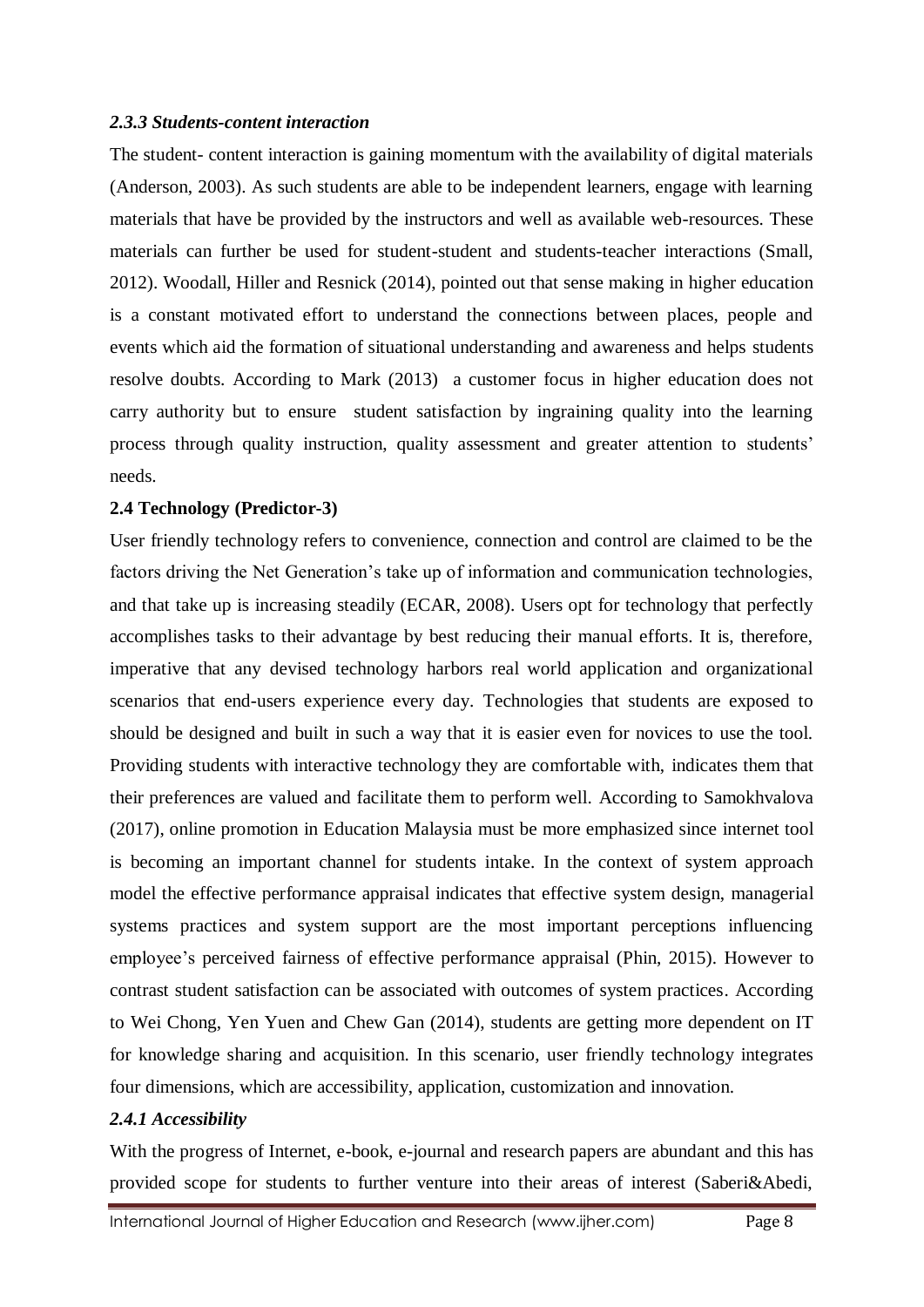2012). As such web- resources have become their main way of finding knowledge and information. In this optimistic atmosphere, tools and technology employed at universities must be ensured to be readily available to meet direct and indirect accesses of students and faculty members. It has to provide users a convenient experience with face value.

### *2.4.2 Applications*

Application is the action of putting something into operation and being usable for a particular purpose or in a special way. Students have to realize on how to utilize the latest technology optimally and effectively. The effective utilization of the employed tools has to be frequently measured for its consistency and validity. Newer applications of technology should be thought of for trans-disciplinary approach. For instance, universities could mitigate expenses by integrating an e-library along with lecture presentations in a common portal. Similarly, all departments may be interconnected for information sharing.

#### *2.4.3 Customization*

Customization can be defined as "slight variations of standard configurations and are typically developed in a response to a specific order by a customer (Eppinger& Ulrich, 1995, p.22). In this study, customization refers to make, build or alter to individual or personal specification. Software and hardware applications used at universities could be adapted to fit the appropriate needs of the end-users, who can be students, management, faculty members or other staff. Academic institutions could make use of its students to modify the existing configurations according to the specifications required by the end-users.

### *2.4.4 Innovation*

According to De Lano (1994), innovation refers to change, development, novelty or improvement. Innovation requires change from the regular work and demands simple tasks to be performed in an exemplary manner. Academic instructors should periodically update teaching methods, examination patterns, student counselling, technology applications and practical syllabi, which automatically induces novel thinking and personality development among students. In this study, innovation involves deliberate application of information, imagination and initiative in deriving greater or different values from resources, and includes all processes by which new ideas are generated and converted into useful.

### **2.5 Partnership (Predictor-4)**

In an educational institution, maintaining cordial rapport and integrity with one and another is crucial, as it not only accommodates shared responsibilities, but also promotes opportunities for oneself. Being in a partnership instills self-confidence by empowering one's leadership skills and ability to make decisions. Bridging the gap between graduates, academic advisers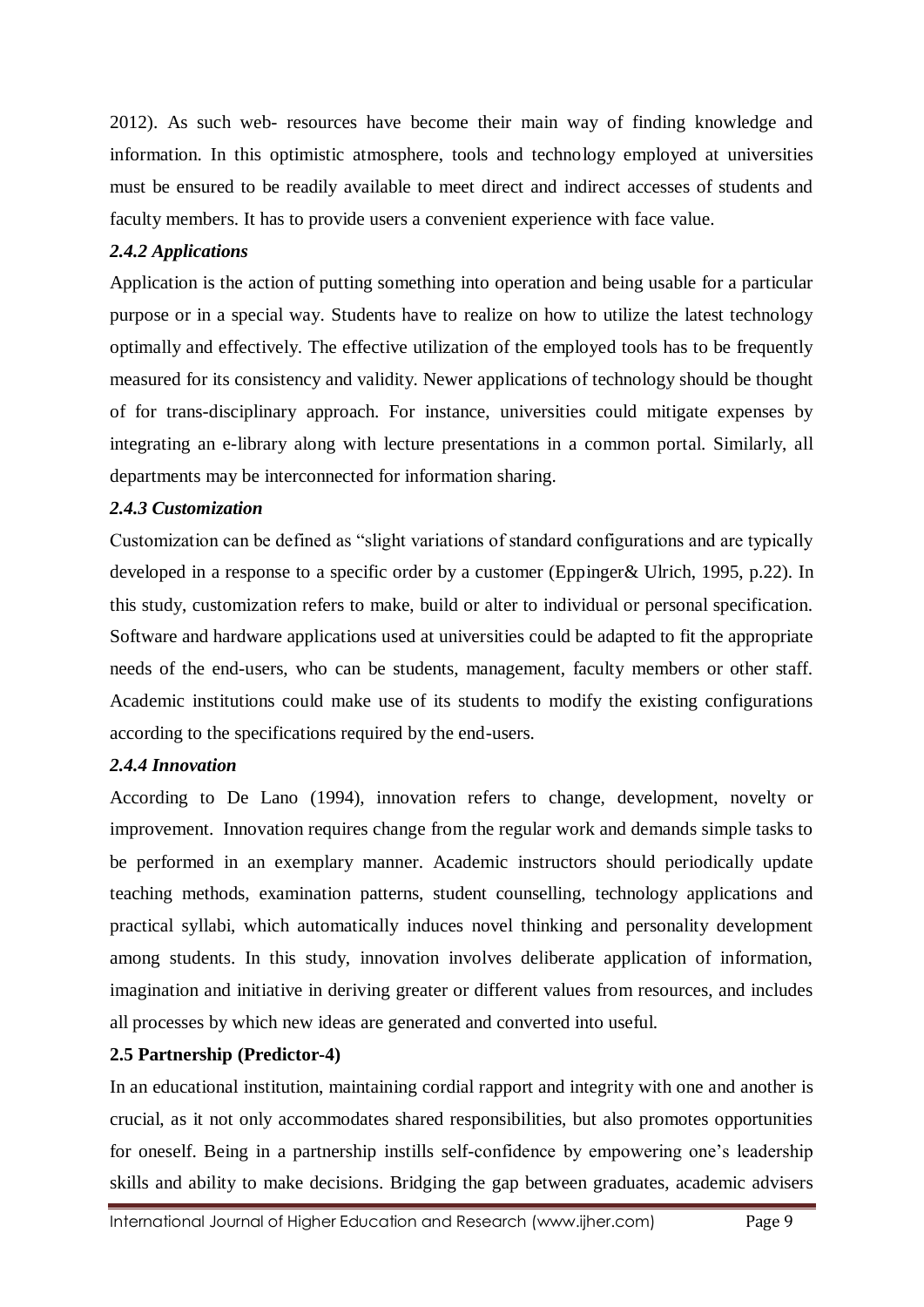and educators creates a vibrant positive platform to widen one's network. Partnership can be established, on a one-to-one or one-to-many arrangement, between student, teacher, department, management, university, industry and general public. There are four dimensions to maintain partnership, which are potential training, industry linkages, social media and research publications.

#### *2.5.1 Potential Training*

Relevant training programs by specialized experts in the areas concerned will make students rejuvenate subject knowledge. Students at beginner levels require exposure and experience from seniors. It is the moral responsibility of the academic institution to organize suitable orientations, workshops, conferences and hands-on training schedules to cater to the need of various segments of students. Apart from trainings within the institution, universities could encourage groups of students to participate in training programs and competitions at national and international levels on a rotational basis.

#### **2.5.2** *Industry linkages*

In the social and commercial educational offerings, unless industrial clients form part and parcel of universities, the industry-institute interaction becomes abridged. Industry linkages are so important for practical exposure, potential job opportunities and career advancement of students who graduate every year. Furthermore, universities could collaborate with other universities, within the country or overseas, to establish joint venture programs that widens prospects for student groups. According to Rahman (2017), industry linkage in Malaysia must progress further in signing memorandums of understanding. It must aim towards quality and depth of collaboration between industry and universities, which guides to product commercialization, innovation, joint research, grants and as well as opportunities for job placements for students.

#### *2.5.3 Social Media*

In the current scenario, academic reading alone does not make one professional, unless ideas are taken from, and contributed to the society. Social media plays a key role to get in touch with compatible expert communities, thus allowing students, lecturers and academic organizations to create and exchange information of common interests and ideas. Students' participation in social media is to be encouraged at all levels.

#### *2.5.4 Research Publications*

Departments should support and recognize graduates actively participating in conferences, practical workshops, and newsletter, magazine and journal article publications. Moreover, the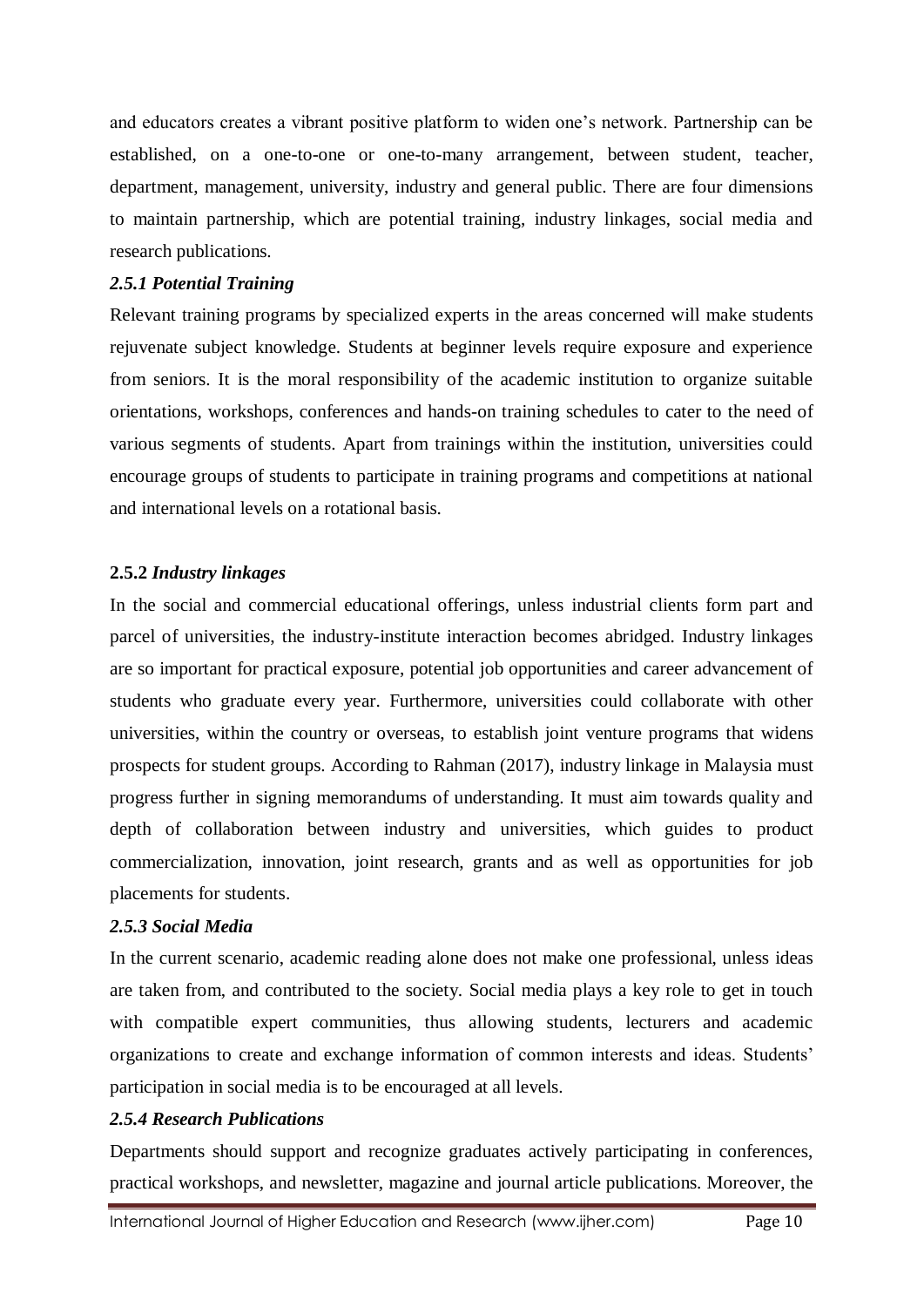education ministry of Malaysia demands each university to produce more number of journals and books for deepening the subject knowledge of students.With the National Economic Policy (NEP) of Malaysia focusing on higher income groups, students could think of becoming individual entrepreneurs by gaining in-house experience at government and private sector industries in collaboration with their alma maters. One among the seven National Key Research Areas (NKRAs), proposed by the Government Transformation Program (GTP), emphasizes the improvement of student outcomes. Educating the youth through Student-Centered Learning Research model as discussed above will definitely pave way to fulfil the objectives posed by NKRA and simultaneously upgrade Malaysian Universities' World Rankings.

#### **2.6 Governance (Predictor-5)**

According to Lee, Sirat and Wan (2017), the Ministry of Education in Malaysia is a Central Processing Unit for Universities which deals with the selection of students for admission to the public universities. A research study conducted by Wan et al. (2017) stated that Malaysian faculty members' main sources of concerns are the institutional governance in the form of university bureaucracy. The challenges like unrealistic deadlines, ineffectiveness of university leadership, heavy-handed administrators, top-down control, frustrating university policies, too much oversight, lack of direction, rigidity of civil service career tracks, weak professional staff, retention of non-performers make real problems for higher education success. The government making numerous changes in the governance of private and public higher education institutions, setting-up of the MQA (Malaysia Qualification Agency) for checks and balances. The government is certain that quality education is provided to the students at any cause in higher education institutions in Malaysia with qualified lecturers (Grapragasem, Krishnan, & Mansor, 2014). According to Rahim, Bakar, Nizam and Talib (2013) many of the international activities are operated independently without proper coordination of joint ventures. Conceptualization and reflection of faculty process which took place without the direction of administrative and scholarly expertise in the field of higher education institutions. In the perspectives of faculty, emphasize on decentralized leadership and freedom for academic culture is the need of the hour. The present study deals with three dimensions of governance which are Corporate Social Responsibility, Discipline and Code of conduct for staff and students.

#### **2.6.1 Corporate Social Responsibility**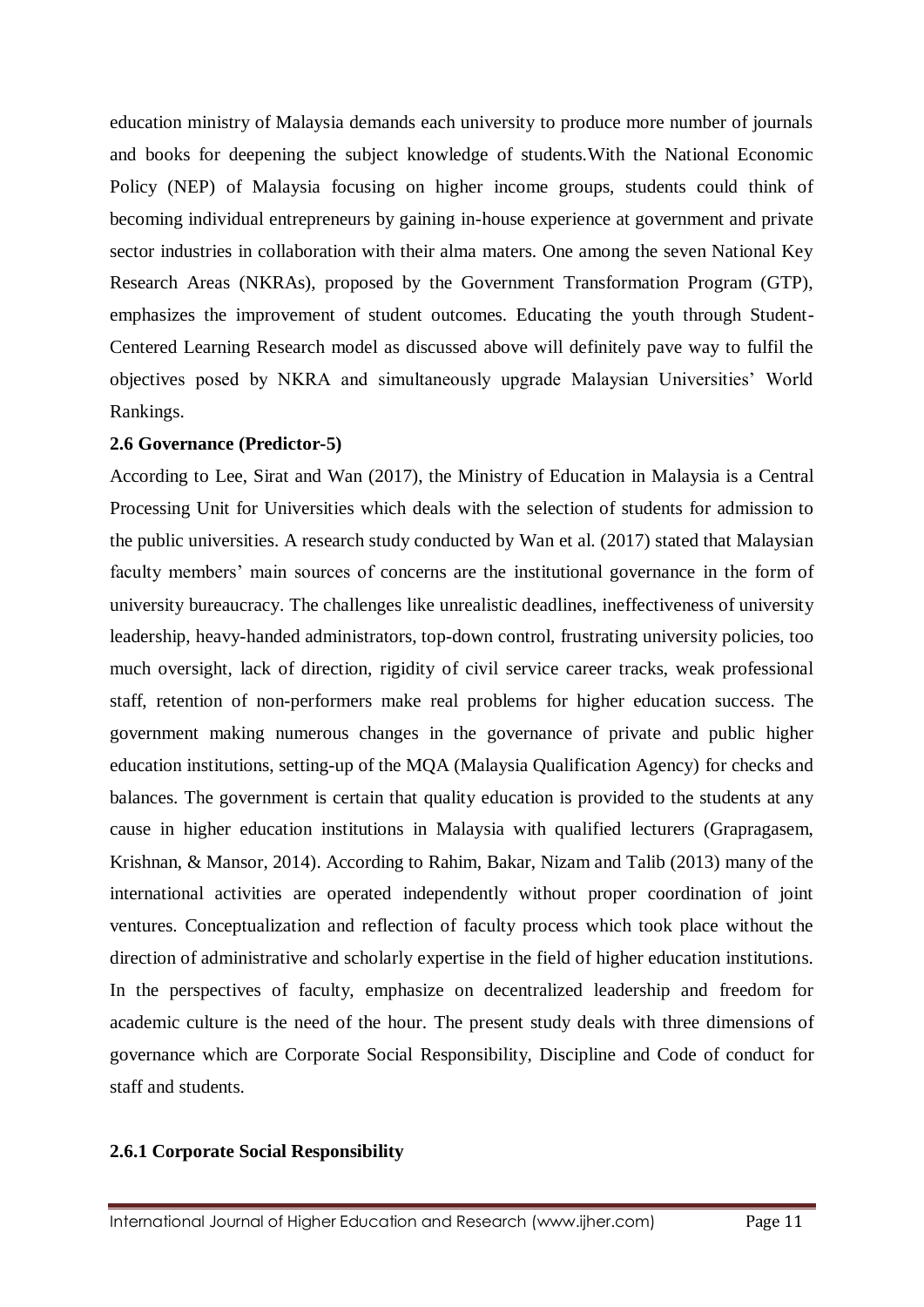According to Amiri, Ranjbar and Amiri (2015), corporate social responsibility (CSR) is a concept whereby the institution incorporate environmental and social issues in their business operations and in their interactions with their stakeholders on a voluntary basis. There is a strategic importance in education for current era which is as systematic strategy, helps changes to benefit each and every individual in the society, at the same time education creates life chances and liberating individuals from knowledge ignorance. Maintaining green aspects in and around higher education institutions is the primary aspects of corporate social responsibility. Education provides fundamental properties and services for meeting the essential needs of the nation like health, security, defense, technology, communication and cultural development among others.

#### **2.6.2 Code of conduct for staff and students**

Student discipline is considered as one of the most important factor in all higher education Institutions. Perhaps no other single subject so dramatically reflects in public opinion on the students' attitude and higher education brand image. Students and staff are strictly expected to adhere to the rules and regulations of the higher education institutions and must maintain proper dress code, punctuality, sincerity and honesty. Ultimately, the reputation and recognition of the higher education institution is based on the student and teacher character build-up not only for the individual career growth but also to create good value system in the society.

Based on the variables and their dimensions discussed in sections 2.1-2.6, the study proposes the following proposition:

*Proposition-1:Smart Classroom, Peers Support/Interactions, User Friendly Technology, Partnership and Governance have positive impact on Higher Education Success.*

### **2.7 Perceived benefits (Mediating Variable)**

According to McMillen et al. (1997) perceived benefits are experience of the positive consequences that caused by specific action. It is used to explain individual's motives of performing behavior and adopting an intervention or treatment. In this study perceived benefits related to four dimensions namely language skills, subject skills, computing skills and rationale thinking.

#### *2.7.1 Language skills*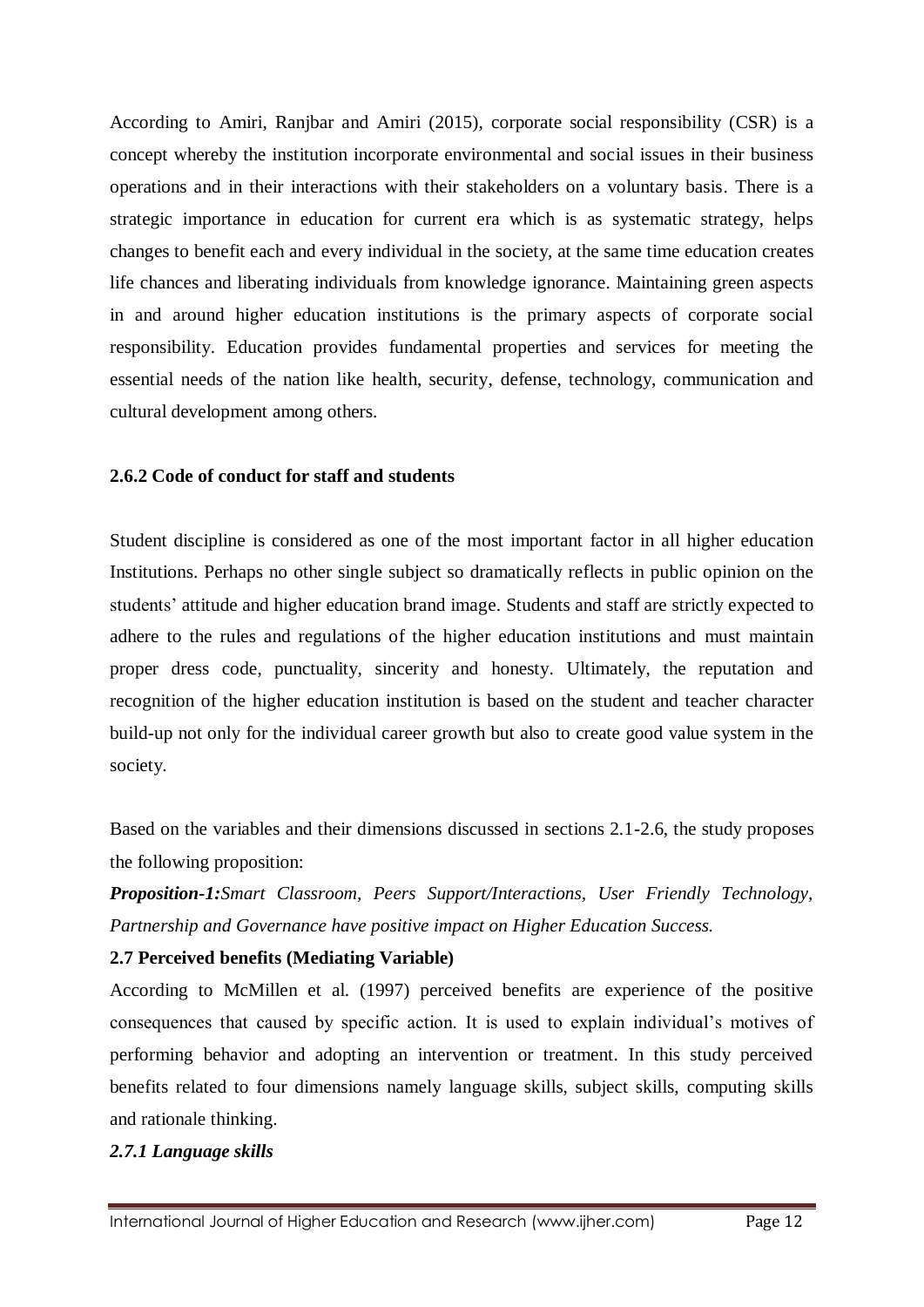Teaching of any language emphasizes listening, speaking, reading and writing. These skills are deemed pertinent when one is searching for a job. Employers tend to look for someone who has excellent language skills to interact with superiors and workers. Without good language skills, one is considered less competent than what they are and end up disappointed in the job searching. Success in job searching can greatly increase when you are able to communicate in several languages. According to Open University (2016), language skills are important to: Understand and make the most effective use of study materials; Develop the specialized language and vocabulary relevant to subject; Interpret assignment questions and select relevant and appropriate material for response; Write well-structured and coherently presented assignments, without plagiarism; Communicate your needs to tutors; Work productively with other students.

### *2.7.2 Computing skills*

In this digital oriented economy, it is obvious that the use of computer is necessary in all job and not confined to technology-centered position. Computing skill is the ability to use computers and related technology efficiently, with a range of skills covering levels from elementary use to programming and advanced problem solving. Basic use of computer such as sending emails, word processor, using internet effectively and spread sheet software are some of the skills which is required in most of the current jobs. Those who possess these skills will stand out about those who do not.

### *2.7.3 Rationale thinking*

Rationale thinking is related to conscious reasoning and not affected by emotions. It requires logical, objective and systematic methods in reaching a conclusion or solving a problem. The ability to think effectively to solve problem and make wise decision is admired by many particularly employers as it add value in working environment.

Based on the constructs conceptualized in Sections 2.1-2.7, the present study makes the following three propositions:

*Proposition-2:Perceived Benefits from Higher Education have positive influence on the Higher Education Success*

*Proposition-3: Smart Classroom, Peers Support/Interactions, User Friendly Technology, Partnership and Governance have positive impact on Perceived Benefits from Higher Education.*

*Proposition-4:Perceived Benefits from Higher Education mediates the relationship between Smart Classroom, Peers Support/Interactions, User Friendly Technology, Partnership, Governance and Higher Education Success.*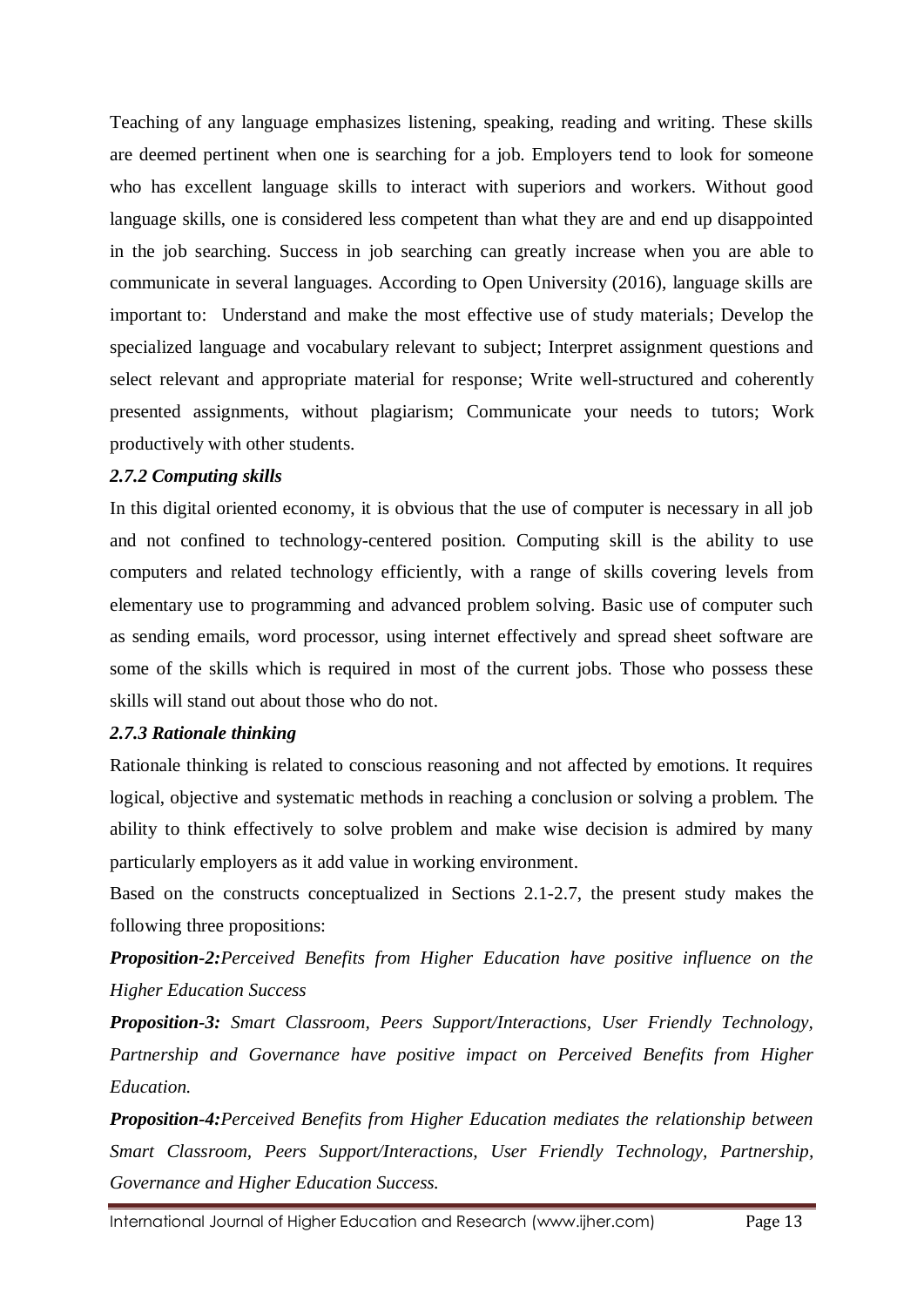#### **3.0 Model Description**

The proposed research model is displayed in Figure 1 with the identified predictors (independent variables) as discussed in sections 2.2 to 2.6 and the response variable in the form of Higher Education Success (section 2.1). Further, the mediating effect of perceived benefits from higher education points of views (section 2.7) is the real originality of the proposed Research model. Social Cognitive Theory (SCT) supports the proposed research model. SCT claims that individuals cannot be spoon-fed with information. Instead, there is a need for students to make an effort to construct knowledge. A stimulating environment for students to learn effectively is deemed pertinent. The environment that allows learners to explore new ideas, concepts, have hands on experiences and figure out solution to problems. To achieve this, SCT has emphasized on learning that takes place in a social context with fruitful and dynamic interactions with person, environment and behaviour. SCT states that educational programme needs to include cognitive, skills and environmental changes (Lee et. al., 2016). Lent and Brown (2006) states that the social cognitive constructs can often be assessed at satisfactory levels of internal consistency reliability with relatively brief scales. Bandura (1977) terms self-efficacy as the level of confidence that one has in their own ability in completing and reaching goals. In fact, self-efficacy beliefs are task specific, thus one with high self-efficacy tends to portray positive attributes such as persistence, strategic planning and high achievement (Bandura, 1997; Zimmerman, 2000; Hong et. al., 2016; Lent et. al., 2016). Self- efficacy can be viewed as the performance of oneself in the presence of the required skill set (Barling, & Beattie, 1983). Antoncic, Auer Antoncic, and Aaltone (2016) have mentioned that Bandura (1977) introduced the concept of self-efficacy, and was originated from SCT. Comment from peers and experts are disputed and argued which contributes to the development of independence in thinking. In such a situation learning takes place and thinking occurs to discover new knowledge. Therefore, the SCT permits students to construct knowledge, strategized and stay motivated to accomplish their tasks. Such positive attitudes contribute to the development of independence in thinking. This is precisely what the student-centred model attempts to achieve in this study. The model is aligned with the 21st century learning that requires people to think and employ the knowledge for individual and social purposes and not for solely memorizing and recalling facts. As such, developing students' critical thinking is crucial in helping them to master knowledge from different content areas.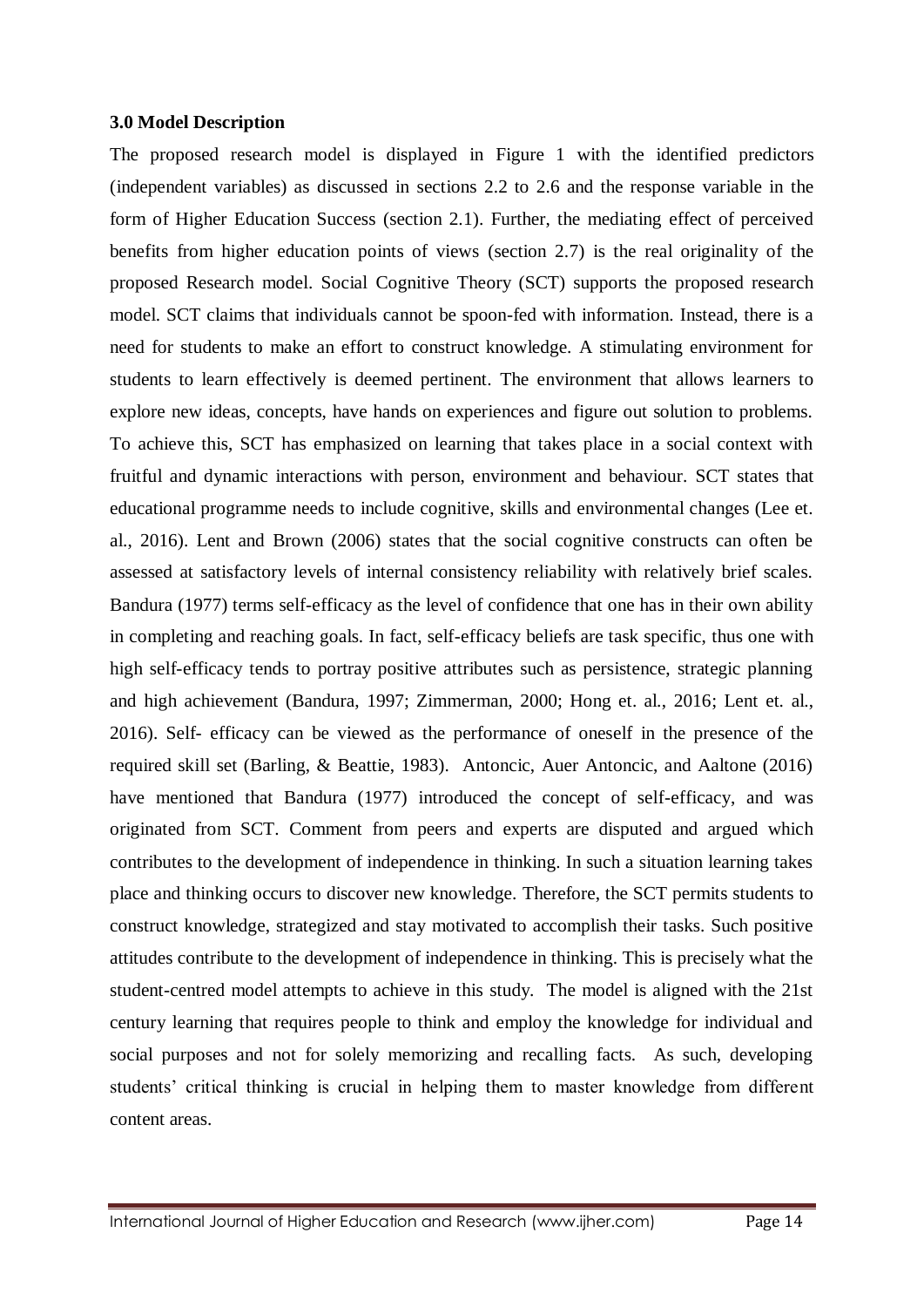

*Fig:1 Research Model for Higher Educations Suceess*

# **4.0. Concluding Remarks**

The present study conceptualize a research model for higher education success for both private and public organizations within the context of developing countries and is a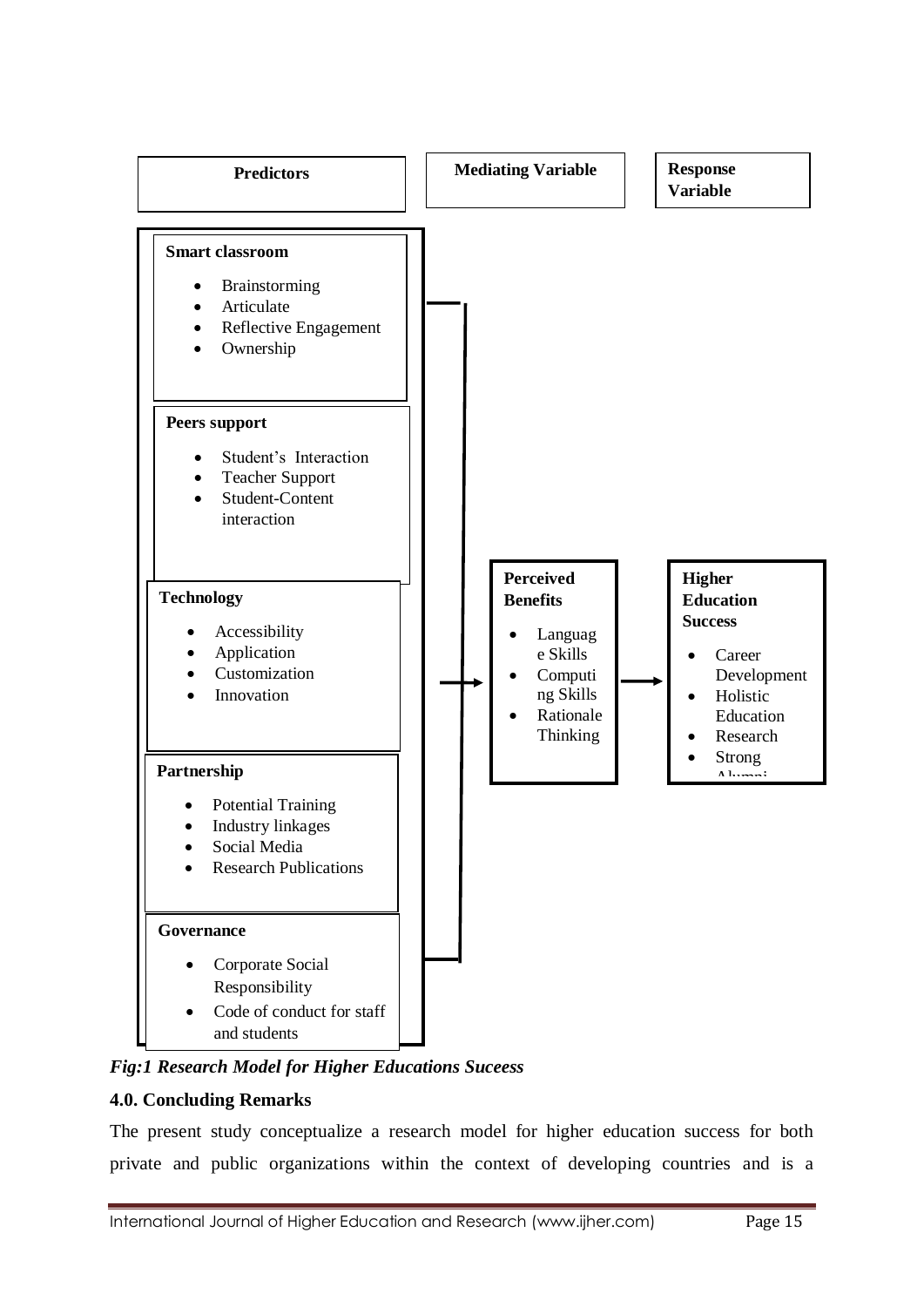pioneering research particularly in the context of Malaysian Higher Education Institutions. The research model has the predictors of student-centered learning via smart classroom, peers support/interactions, user friendly technology, partnership and governance. Each of these variables along with their dimensions are elaborated with an extensive review of literature. Furthermore, the ultimate perceived benefits of the predictors of student-centered learning namely the language skills; computing skills and rationale thinking are emphasised. The primary survey questionnaire has been provided in the Appendix. Besides, the nature of the present article is of conceptual research, educationalists should give at most priority for teaching and learning which will go hand in hand with the modern system of learning. Thus, the present study ensures the strategies to be followed for higher education success which will have direct benefits not only for higher educational institutions but also for students' community in general.

#### **References**

- Alemu, A. M., & Cordier, J. (2017). Factors influencing international student satisfaction in Korean universities. *International Journal of Educational Development*, *57*(June), 54– 64.
- Allan, E. G., & Driscoll, D. L. (2014). The three-fold benefit of reflective writing: Improving program assessment, student learning, and faculty professional development. *Assessing Writing*, *21*, 37-55.
- Ali, F., Zhou, Y., Hussain, K., Nair, P. K., & Ragavan, N. A. (2016). Does higher education service quality effect student satisfaction, image and loyalty? *Quality Assurance in Education*, *24*(1), 70–94.
- Amiri, E, Ranjbar, M, Amiri, N. (2015). Corporate Social Responsibility in Higher Education. *ACME: An International E-Journal for Critical Geographies*, *8*(3), 474–483.
- Anderson, S. E. (2003). The school district role in educational change: A review of the literature. *International Centre for Educational Change*.
- Antoncic, B., Auer Antoncic, J., &Aaltonen, H. M. (2016). Marketing self-efficacy and firm creation. Journal of Small Business and Enterprise Development, 23(1), 90-104.
- Arendale, D. (2015) What is a Best Education Practice? Available at: http://www. besteducationpractices.org/what-is-a-best-practice.
- Bandura, A. (1977). Self-efficacy: toward a unifying theory of behavioral change. Psychological review, 84(2), 191.
- Bandura, A. (1997). Self-efficacy: The exercise of control.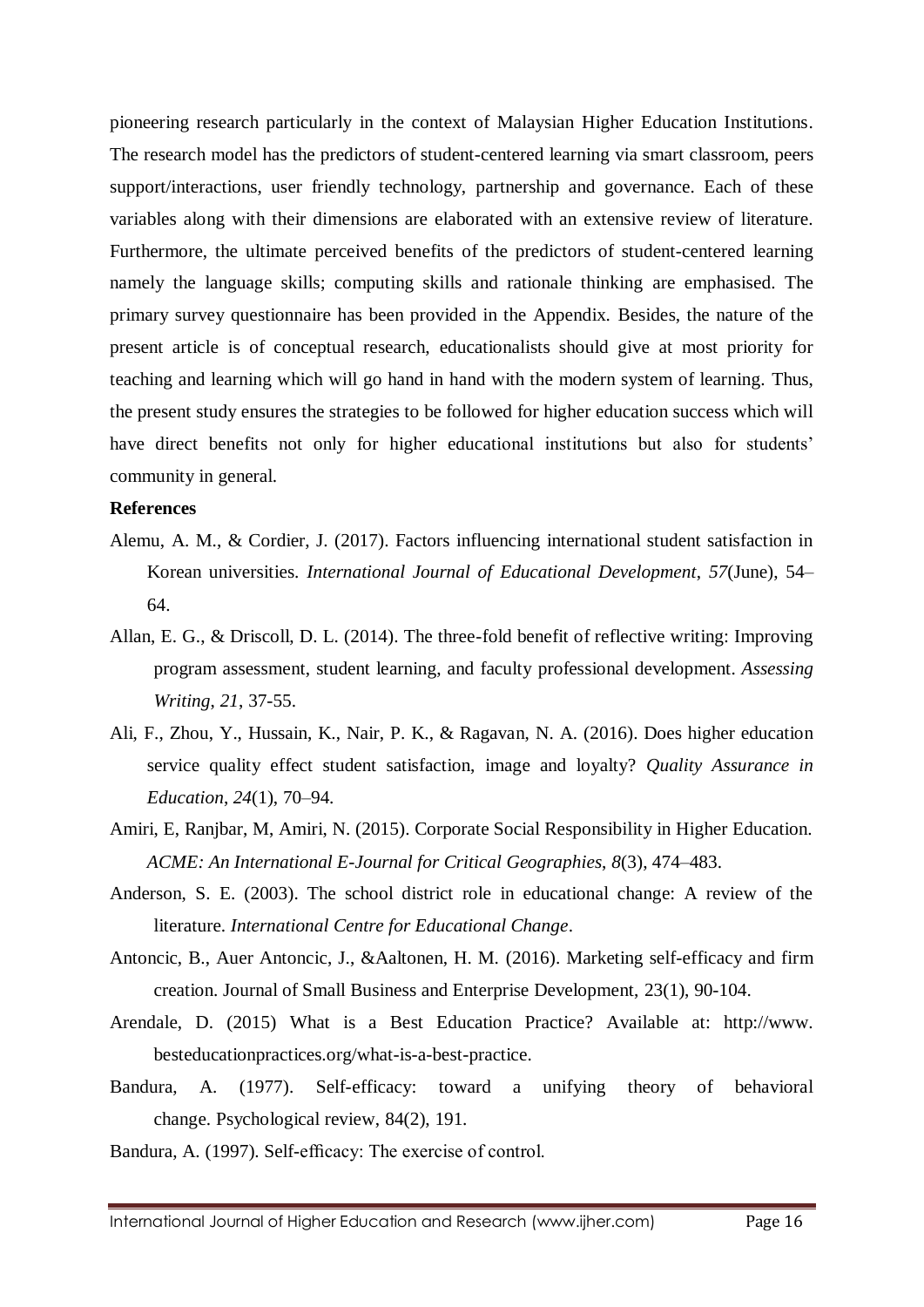- Barling, J., & Beattie, R. (1983). Self-efficacy beliefs and sales performance. Journal of Organizational Behavior Management, 5(1), 41-51.
- Boone, J. (2015). Leading learning organizations through transformational change: Making the case for blended learning. *International Journal of Educational Management*, *29*(3), 275-283.
- Bruner, J. S. (1983). *In search of mind: Essays in autobiography.* Harpercollins.
- Chen, C. L. D., Chang, Y. H., Chien, Y. T., Tijus, C., & Chang, C. Y. (2015). Incorporating a smart classroom 2.0 Speech-Driven PowerPoint System (SDPPT) into university teaching. *Smart Learning Environments*, *2*(1), 1.
- Cheng, M. Y., Mahmood, A., & Yeap, P. F. (2013). Malaysia as a regional education hub: A demand-side analysis. *Journal of Higher Education Policy and Management*, *35*(5), 523–536.
- De Lano, L., Riley, L., & Crookes, G. (1994). The meaning of innovation for ESL teachers. *System*, *22*(4), 487-496.
- Dewey, J. (1910). The influence of Darwin on philosophy, Indiana University Press.
- Dewey, J. (1916). *Democracy and Education: An Introduction to Philisophy of Education. Macmillan.*
- Duque, L. C. (2014). A framework for analysing higher education performance: students' satisfaction, perceived learning outcomes, and dropout intentions. *Total Quality Management & Business Excellence*, *25*(1–2), 1–21.
- ECAR (2008). [https://library.educause.edu/~/media/files/library/2008/10/ecm0808-pdf.pdf.](https://library.educause.edu/~/media/files/library/2008/10/ecm0808-pdf.pdf)
- Eppinger, S. D., & Ulrich, K. T. (1995). Product design and development.
- Gagne, Robert M. "Analysis of objectives." *Instructinal design: Principles and applications. Englewood Cliffs, NJ, Educational Technologies Publications, Inc* (1977): 115-145.
- Grapragasem, S., Krishnan, A., & Mansor, A. N. (2014). Current Trends in Malaysian Higher Education and the Effect on Education Policy and Practice: An Overview. *International Journal of Higher Education*, *3*(1), 85–93.
- Hanapi & Nordin. (2013). Unemployment among Malaysia Graduates:Graduates'attributes,Lecturers' Competency and Quality of Education, *International Conference on Education & Educational Psychology 2013 (ICEEPSY 2013)*.
- Hong, J. C., Hwang, M. Y., Szeto, E., Tsai, C. R., Kuo, Y. C., & Hsu, W. Y. (2016). Internet cognitive failure relevant to self-efficacy, learning interest, and satisfaction with social media learning. Computers in Human Behavior, 55, 214-222.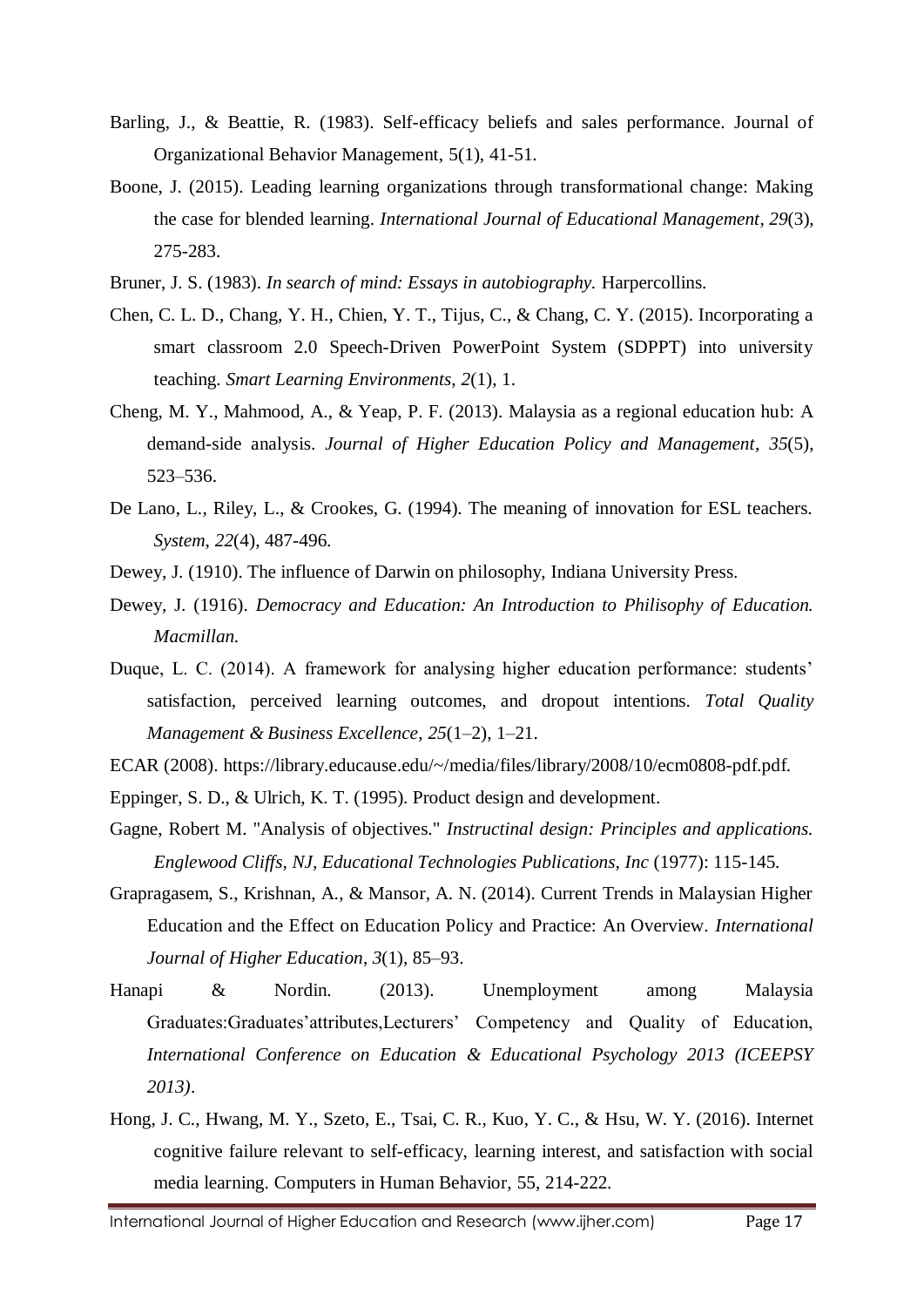- Hunt-Grubbe, C. 2010. "Lessons from America." Sunday Times Magazine, January 31: 42– 49.
- Jo, J., Park, J., Ji, H., Yang, Y., & Lim, H. (2016). A study on factor analysis to support knowledge based decisions for a smart class. *Information Technology and Management, 17*(1), 43-56.
- Karakas, F., & Kavas, M. (2008). Creative brainstorming and integrative thinking: skills for twenty-first century managers. *Development and Learning in Organizations: An International Journal*, *22*(2), 8-11.
- Keng Lin Soh, K. Jayaraman, Lim Ni Ni and Chu Le Chong (2012). Have libraries in private institutions of higher learning in Malaysia lost their original purposes? What else does the evidence say about gender issues? International Journal of Education Administration and Policy Studies, 4(5), 127-132.
- Kilty J. (1983). Experiential learning: human potential research project, University of Surrey, Guildford.
- Kothari, C. R. (2004). *Research methodology: Methods and techniques*. New Age International[.http://study.com/academy/lesson/what-is-research-definition-purpose](http://study.com/academy/lesson/what-is-research-definition-purpose-typical-researchers.html)[typical-researchers.html](http://study.com/academy/lesson/what-is-research-definition-purpose-typical-researchers.html)
- Lee, J., Jeong, S., Ko, G., Park, H., &Ko, Y. (2016). Development of a Food Safety and Nutrition Education Program for Adolescents by Applying Social Cognitive Theory. Osong Public Health and Research Perspectives, 7(4), 248-260.
- Lee, M., Sirat, M., & Wan, C. Da. (2017). The development of Malaysian universities. *Higher Education Evaluation and Development*, *11*(1), 25–37.
- Lent, R. W., Ezeofor, I., Morrison, M. A., Penn, L. T., & Ireland, G. W. (2016). Applying the social cognitive model of career self-management to career exploration and decisionmaking. Journal of Vocational Behavior, 93, 47-57.
- Lent, R. W., & Brown, S. D. (2006). On conceptualizing and assessing social cognitive constructs in career research: A measurement guide. Journal of career assessment, 14(1), 12-35.
- Liu, N.-F., & Littlewood, W. (1997). Why do many students appear reluctant to participate in classroom learning discourse? *System*, *25*(3), 371–384.
- Mamede, S., Schmidt, H. G., & Penaforte, J. C. (2008). Effects of reflective practice on the accuracy of medical diagnoses. *Medical education*, *42*(5), 468-475.

Mark, E. (2013). Student satisfaction and the customer focus in higher education. *Journal of*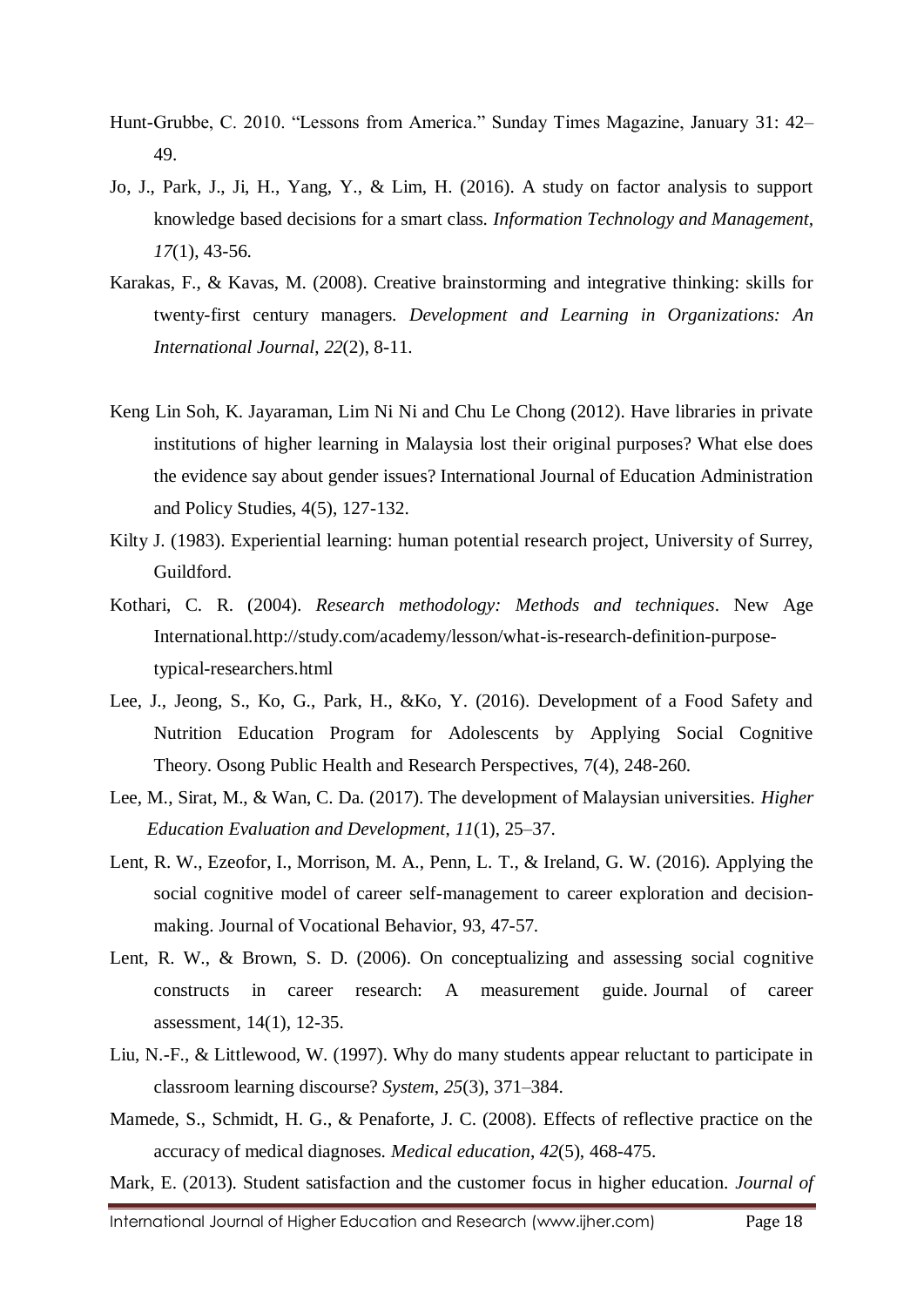*Higher Education Policy and Management*, *35*(1), 2–10.

- McMillen, J. C., Smith, E. M., & Fisher, R. H. (1997). Perceived benefit and mental health after three types of disaster. *Journal of consulting and clinical psychology*, *65*(5), 733.
- Migin, M. W., Falahat, M., Yajid, M. S. A., & Khatibi, A. (2015). Impacts of Institutional Characteristics on International Students' Choice of Private Higher Education Institutions in Malaysia. *Higher Education Studies*, *5*(1).
- Miyahara, S. (2015). Regional quality assurance system for higher education in Southeast Asia. In *Quality Assurance in LIS Education* (pp. 25-38). Springer New York.
- Ogunnaike, O. O., Borishade, T. T., & Jeje, O. E. (2014). Customer Relationship Management Approach and Student Satisfaction in Higher Education Marketing. *Journal of Competitiveness*, *6*(3), 49–62.
- Open University. (2016).The importance of language skills. Retrieved 1 September, 2016, from [https://www2.open.ac.uk/students/skillsforstudy/the-importance-of-language](https://www2.open.ac.uk/students/skillsforstudy/the-importance-of-language-skills.php)[skills.php](https://www2.open.ac.uk/students/skillsforstudy/the-importance-of-language-skills.php)
- Osborn, A. F. (1963). Applied Imagination: Principles and Procedures of Creative Problemsolving (3rd rev. ed.). Scribners.
- Phin, L. W. (2015). The Effectiveness of Performance Appraisal in the Private Education Industry in Malaysia. *International Journal of Business and Information*, *10*(1), 95–125.
- [Rahman,](http://www.thestar.com.my/authors?q=%22Danial+Rahman%22) D. (2016). Malaysia's higher education mid-year report. Retrieved 28 August, 2016, from [http://www.thestar.com.my/opinion/online-exclusive/whats-your](http://www.thestar.com.my/opinion/online-exclusive/whats-your-status/2016/06/23/malaysia-higher-education-2016/)[status/2016/06/23/malaysia-higher-education-2016/.](http://www.thestar.com.my/opinion/online-exclusive/whats-your-status/2016/06/23/malaysia-higher-education-2016/)
- Rahman, D. (2017). Record-breaking year for M'sian higher education What's Your Status? | The Star Online. Retrieved November 15, 2017, from [https://www.thestar.com.my/opinion/online-exclusive/whats-your-status/2017/08/03/.](https://www.thestar.com.my/opinion/online-exclusive/whats-your-status/2017/08/03/)
- Rahim, A., Bakar, A., Nizam, A., & Talib, A. (2013). A Case Study of an internationalization process of a private Higher Education Institution in Malaysia. *Gadjah Mada International Journal of Business*, *15*(3), 211–230.
- Ren, H., Xu, G., 2002. Human action recognition in smart classroom. In: Automatic Face and Gesture Recognition, *Proceedings of the fifth IEEE International Conference* on 20–21 May 2002, 399–404.
- Saberi, M. K., &Abedi, H. (2012). Accessibility and decay of web citations in five open access ISI journals. *Internet Research*, *22*(2), 234-247.
- Samokhvalova, A. (2017). Branding Higher Education: The Case of Malaysian Higher Education Promotion on the Internet, *35*(2), 87–104.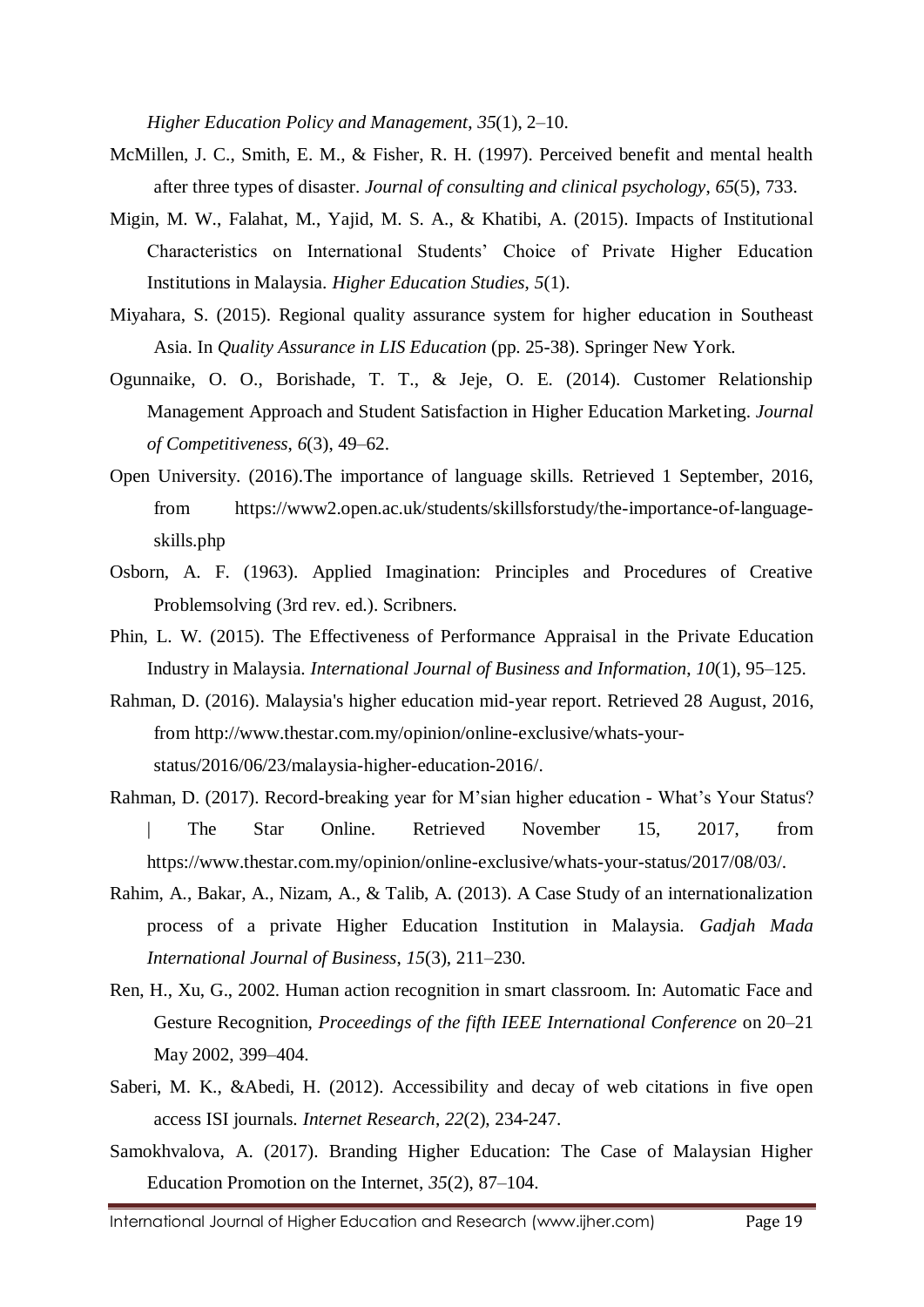- Sevindik, T. (2010). Future's learning environments in health education: The effects of smart classrooms on the academic achievements of the students at Health College. *Telematics and Informatics*, *27*(3), 314-322.
- Shahijan, M. K., Rezaei, S., &Preece, C. N. (2016). Developing a framework of internationalisation for higher education institutions in Malaysia: a SWOT analysis. *International Journal of Management in Education*, *10*(2), 145-173.
- Shen, C. W., Wu, Y. C. J., & Lee, T. C. (2014). Developing a NFC-equipped smart classroom: Effects on attitudes toward computer science. *Computers in Human Behavior*, *30*, 731-738.
- Siti Falindah Padlee, & Azizul Yadi Yaacop. (2013). Service quality of Malaysian higher educational institutions a conceptual framework. *International Journal of Business, Economics and Law*, *2*(1), 60–69.
- Tapscott, D. (2009). Grown up digital: How the net generation is changing your world HC. McGraw-Hill.
- Vaz, A., & Mansori, S. (2013). Malaysian private education quality: Application of SERVQUAL model. *International Education Studies*, *6*(4), 164–170. http://doi.org/10.5539/ies.v6n4p164
- Volet, S., Vauras, M., Khosa, D., & Iiskala, T. (2013). Metacognitive regulation in collaborative learning. *Interpersonal regulation of learning and motivation: Methodological advances, 67.*
- Vygotsky, L. (1978). Interaction between learning and development. *Readings on the development of children*, *23*(3), 34-41.
- Vygotsky, L. S. (1981). The instrumental method in psychology. *The concept of activity in Soviet psychology*, 135-143.
- Wan, C. Da, Chapman, D., Hutcheson, S., Lee, M., Austin, A., & Ahmad, A. N. (2017). Changing higher education practice in Malaysia: the conundrum of incentives. *Studies in Higher Education*, *42*(11), 2134–2152.
- Wei Chong, C., Yen Yuen, Y., & Chew Gan, G. (2014). Knowledge sharing of academic staff. *Library Review*, *63*(3), 203–223.
- Wells, V. K., & Daunt, K. L. (2016). Eduscape: The effects of servicescapes and emotions in academic learning environments. *Journal of Further and Higher Education*, *40*(4), 486- 508.
- Wilkins, S., & Stephens Balakrishnan, M. (2013). Assessing student satisfaction in transnational higher education. *International Journal of Educational Management*, *27*(2),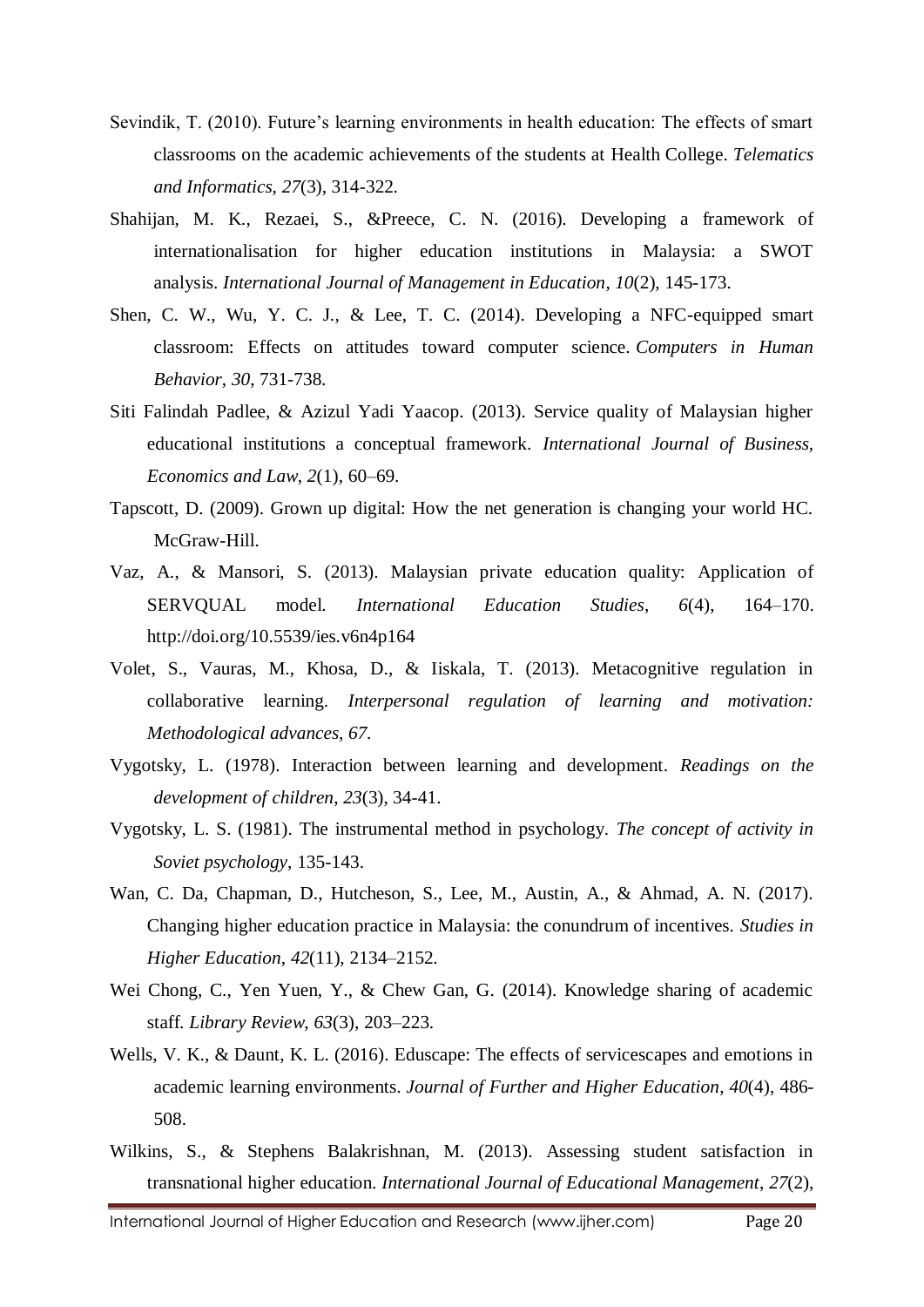143–156.

- Woodall, T., Hiller, A., & Resnick, S. (2014). Making sense of higher education: Students as consumers and the value of the university experience. *Studies in Higher Education*, *39*(1), 48–67.
- Winer, L. R., & Cooperstock, J. (2002). The "intelligent classroom": Changing teaching and learning with an evolving technological environment. *Computers & Education, 38*(1), 253-266.
- Yee, C. P., Hazlin, A., & Mokhtar, A. (2013). International Students ' Learning Experiences At Private Higher Education Institutions in Malaysia, *2020*(March), 11–12.
- Zamri Bin Khairani, A., Bin, N., & Razak, A. (2013). Assessing Factors Influencing Students' Choice of Malaysian Public University : A Rasch Model Analysis. *International Journal of Applied Psychology*, *3*(1), 19–24.
- Zimmerman, B. J. (2000). Attainment of self-regulation: a social cognitive perspective. In M. Boekaerts, P. R. Pintrich, & M. Zeidner (Eds.), Handbook of self-regulation (pp. 13e39). San Diego, CA: Academic Press.

#### **Appendix: Questionnaire Items**

| <b>Smart Classroom (SC):</b>                                                                                                                                                                               |                                    |                 |                          |                       |                          |
|------------------------------------------------------------------------------------------------------------------------------------------------------------------------------------------------------------|------------------------------------|-----------------|--------------------------|-----------------------|--------------------------|
| <b>My Higher Education Institution</b>                                                                                                                                                                     | <b>Strongly</b><br><b>Disagree</b> | <b>Disagree</b> | Somewhat<br>Agree        | Agree                 | <b>Strongly</b><br>Agree |
| SC1: has exceeded my expectations                                                                                                                                                                          | 1                                  | $\mathbf{2}$    | 3                        | $\boldsymbol{4}$      | 5                        |
| SC2: provides smart class room-facilities (TV, Projector,<br>White Board)                                                                                                                                  | 1                                  | $\mathbf{2}$    | 3                        | $\boldsymbol{4}$      | 5                        |
| SC3: provides comfortable seating arrangement                                                                                                                                                              | 1                                  | $\mathbf{2}$    | 3                        | $\boldsymbol{4}$      | 5                        |
| SC4: provides quality of timely feedback on assignments<br>(other than grades) received from instructors                                                                                                   | $\mathbf{1}$                       | $\mathbf{2}$    | 3                        | $\boldsymbol{\Delta}$ | 5                        |
| SC5: provides brainstorming session at timely intervals                                                                                                                                                    | 1                                  | $\mathbf{2}$    | 3                        | $\boldsymbol{\Delta}$ | 5                        |
| SC6: provides students, an opportunity to articulate the<br>subject                                                                                                                                        | $\mathbf{1}$                       | $\overline{2}$  | 3                        | $\boldsymbol{4}$      | 5                        |
| Peer Support (PS):                                                                                                                                                                                         |                                    |                 |                          |                       |                          |
| <b>My Higher Education Institution</b>                                                                                                                                                                     | <b>Strongly</b><br><b>Disagree</b> | <b>Disagree</b> | <b>Somewhat</b><br>Agree | Agree                 | <b>Strongly</b><br>Agree |
| PS1: provides healthy learning atmosphere (such as self-<br>reading, watching videos, using software programs,<br>participating in simulations, exploring resources, and<br>working on course assignments) | 1                                  | $\overline{2}$  | 3                        | $\boldsymbol{\Delta}$ | 5                        |
| PS2: teacher provides consistent and sufficient exercise in<br>learning and training skills for the students                                                                                               | 1                                  | $\mathbf{2}$    | 3                        | $\boldsymbol{4}$      | 5                        |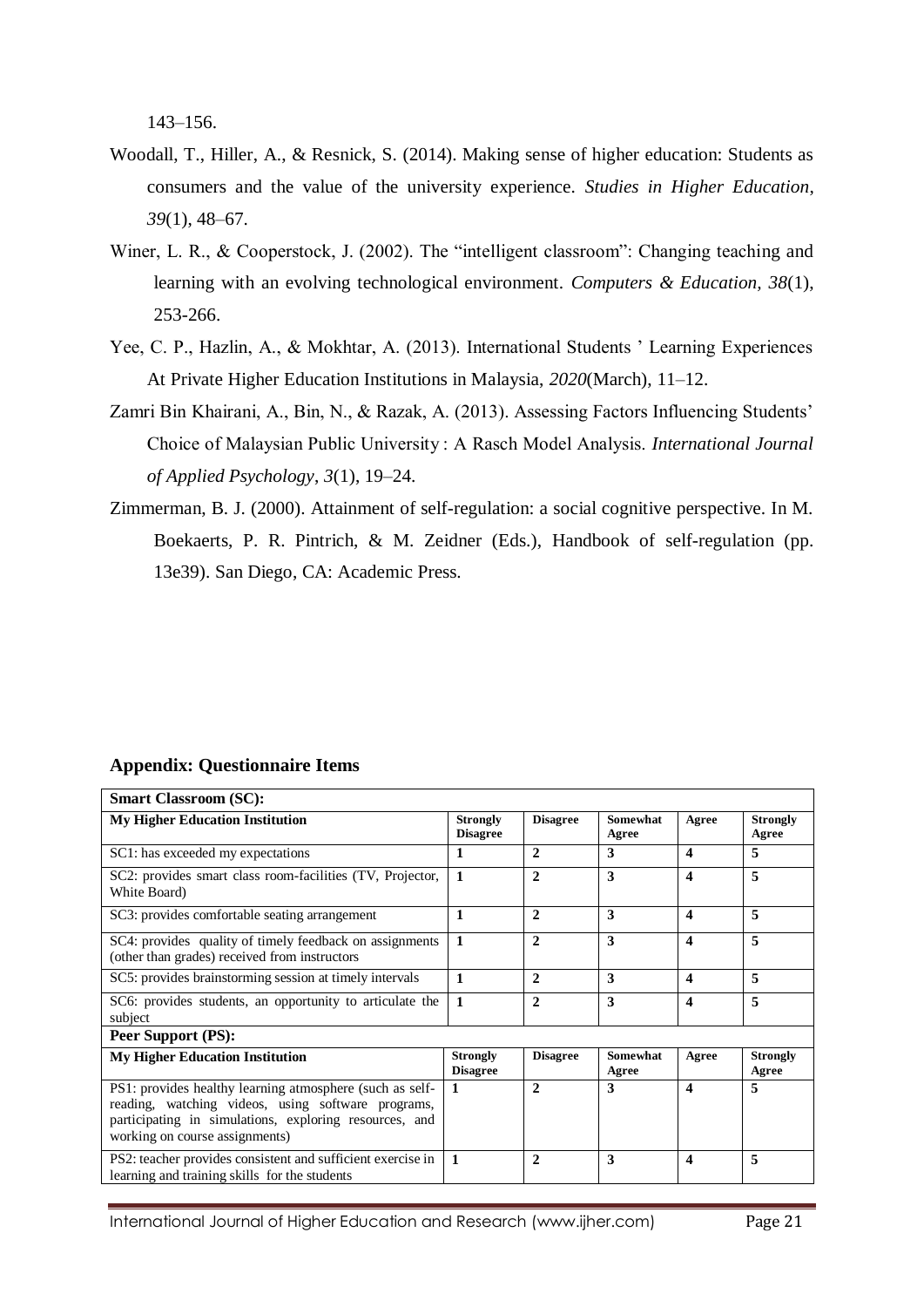| teacher provides consistent<br>PS3:<br>and<br>effective<br>engagement with students in open-ended questions,<br>discussions, investigations, and/or reflections | 1                                  | $\mathbf{2}$    | 3                       | $\overline{\mathbf{4}}$ | 5                        |
|-----------------------------------------------------------------------------------------------------------------------------------------------------------------|------------------------------------|-----------------|-------------------------|-------------------------|--------------------------|
| PS4: have class communication which was consistently<br>conversational with student questions often guiding the<br>discussion                                   | 1                                  | $\overline{2}$  | 3                       | $\overline{\mathbf{4}}$ | 5                        |
| PS5: teacher provides sufficient time to support me in my<br>learning process                                                                                   | 1                                  | $\mathbf{2}$    | 3                       | $\overline{\mathbf{4}}$ | 5                        |
| PS6: teacher was able to explain the subject matter<br>effectively with two-way communication                                                                   | $\mathbf{1}$                       | $\mathbf{2}$    | 3                       | $\overline{\mathbf{4}}$ | 5                        |
| PS7: encourages project presentation with team work                                                                                                             | 1                                  | $\overline{2}$  | 3                       | $\overline{\mathbf{4}}$ | 5                        |
| PS8: provides interaction between student and teacher<br>often                                                                                                  | 1                                  | $\overline{2}$  | 3                       | $\overline{\mathbf{4}}$ | 5                        |
| PS9: provides scope for student interaction with other<br>student in the class                                                                                  | $\mathbf{1}$                       | $\overline{2}$  | 3                       | $\overline{\mathbf{4}}$ | 5                        |
| <b>User Friendly Technology (UFT):</b>                                                                                                                          |                                    |                 |                         |                         |                          |
| <b>My Higher Education Institution</b>                                                                                                                          | <b>Strongly</b><br><b>Disagree</b> | <b>Disagree</b> | Somewhat<br>Agree       | Agree                   | <b>Strongly</b><br>Agree |
| UFT1: has no difficulty in accessing and using e-learning<br>system                                                                                             | 1                                  | $\overline{2}$  | 3                       | $\boldsymbol{4}$        | 5                        |
| UFT2: provides e-learning that would increase my<br>academic productivity                                                                                       | $\mathbf{1}$                       | $\overline{2}$  | 3                       | $\overline{\mathbf{4}}$ | 5                        |
| UFT3: has good digital library with all amenities                                                                                                               | $\mathbf{1}$                       | $\overline{2}$  | 3                       | $\overline{\mathbf{4}}$ | 5                        |
| UFT4: uses BYOD(Bring your own Device) learning<br>system that would improve my learning performance                                                            | $\mathbf{1}$                       | $\overline{2}$  | $\overline{\mathbf{3}}$ | $\overline{\mathbf{4}}$ | 5                        |
| UFT5: has sufficient IT systems and processes to share<br>knowledge                                                                                             | $\mathbf{1}$                       | $\overline{2}$  | 3                       | $\overline{\mathbf{4}}$ | 5                        |
| UFT6: faculty member should often record his lecture<br>through E-podium and upload it in LMS (learning<br>management system)                                   | $\mathbf{1}$                       | $\mathbf{2}$    | $\overline{\mathbf{3}}$ | $\overline{\mathbf{4}}$ | 5                        |
| UFT7: provides personalized learning hub like e-learning<br>using BYOD(Bring your own Device)                                                                   | $\mathbf{1}$                       | $\mathbf{2}$    | $\overline{\mathbf{3}}$ | $\boldsymbol{4}$        | 5                        |
| UFT8: provides implementation of the BYOD initiative to<br>stimulates my desire of exploring course-related e-<br>resources                                     | $\mathbf{1}$                       | $\mathbf{2}$    | 3                       | $\boldsymbol{4}$        | 5                        |
| UFT9: helps implementation of the BYOD to fosters<br>collaboration in course work                                                                               | 1                                  | $\mathbf{2}$    | 3                       | $\overline{\mathbf{4}}$ | 5                        |
| UFT10: uses advanced software for teaching and learning                                                                                                         | 1                                  | $\overline{2}$  | 3                       | $\boldsymbol{4}$        | 5                        |
| Governance $(G)$ :                                                                                                                                              |                                    |                 |                         |                         |                          |
| <b>My Higher Education Institution</b>                                                                                                                          | <b>Strongly</b><br><b>Disagree</b> | <b>Disagree</b> | Somewhat<br>Agree       | Agree                   | <b>Strongly</b><br>Agree |
| $G1$ :<br>provides<br>participate<br>encouragement<br>in<br>to<br>community/society activities                                                                  | $\mathbf{1}$                       | $\mathbf{2}$    | 3                       | $\overline{\mathbf{4}}$ | 5                        |
| G2: offers financial support for community/society<br>activities                                                                                                | 1                                  | 2               | $\mathbf{3}$            | 4                       | 5                        |
| G3: has no language barrier                                                                                                                                     | $\mathbf{1}$                       | $\overline{2}$  | 3                       | $\boldsymbol{4}$        | 5                        |
| G4: provides formal and informal activities to cultivate<br>knowledge sharing                                                                                   | 1                                  | $\mathbf{2}$    | $\mathbf{3}$            | $\overline{\mathbf{4}}$ | 5                        |
| G5: Staff are trustworthy                                                                                                                                       | $\mathbf{1}$                       | $\mathbf{2}$    | 3                       | $\overline{\mathbf{4}}$ | 5                        |
| G6: makes sure that local students behave fairly towards<br>other ethnic groups                                                                                 | $\mathbf{1}$                       | $\overline{2}$  | 3                       | $\overline{\mathbf{4}}$ | 5                        |
| G7: Students are treated fairly by professors/lecturers                                                                                                         | $\mathbf{1}$                       | $\overline{2}$  | $\mathbf{3}$            | 4                       | 5                        |
| G8: has availability of scholarship / financial support                                                                                                         | $\mathbf{1}$                       | $\mathbf{2}$    | 3                       | $\overline{\mathbf{4}}$ | 5                        |
| G9: manages corporate social responsibility (cleanliness,<br>hygiene, green atmosphere)                                                                         | $\mathbf{1}$                       | $\overline{2}$  | $\overline{\mathbf{3}}$ | $\overline{\mathbf{4}}$ | $\overline{5}$           |